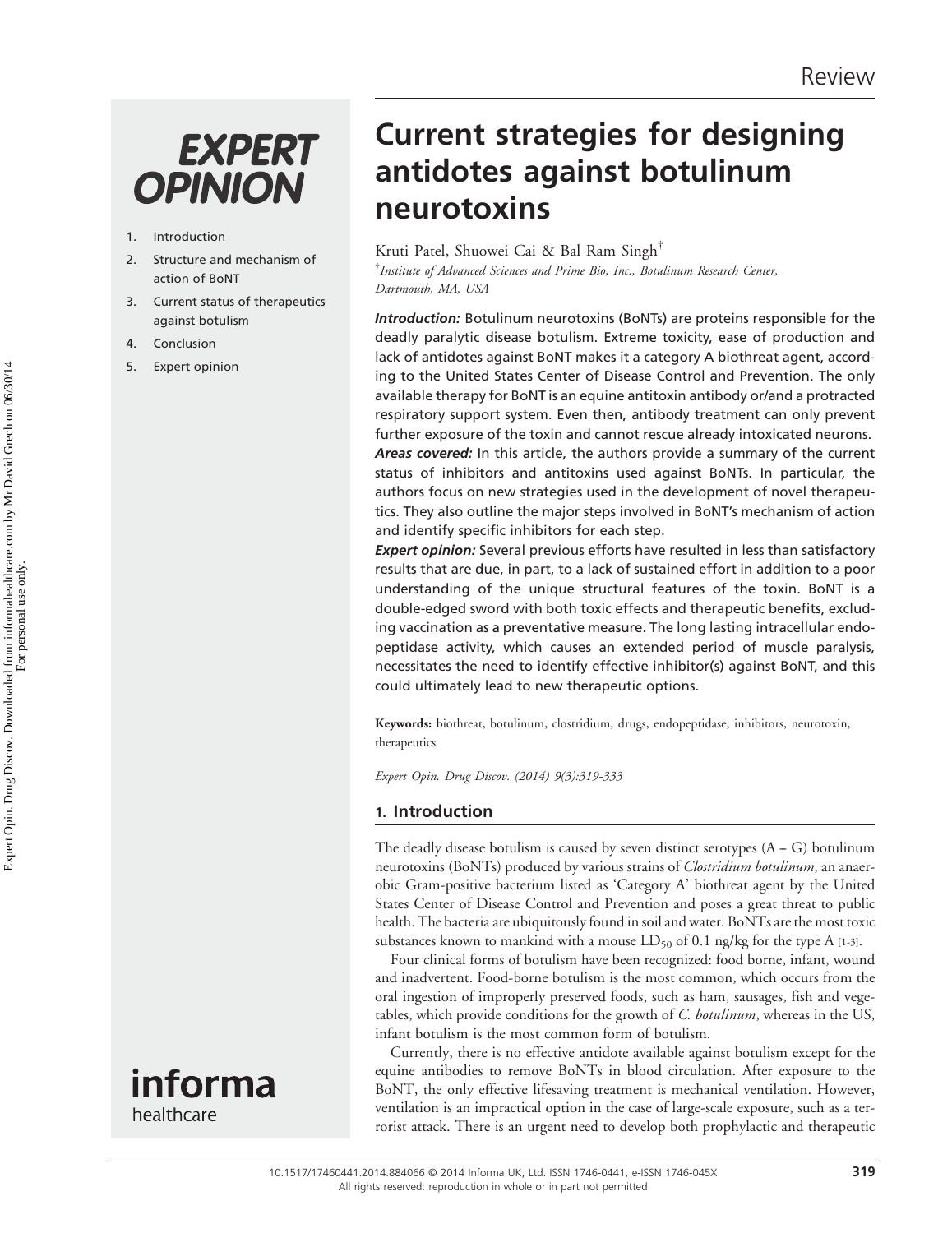## Article highlights.

- . Botulinum neurotoxins being the most toxic substances known to mankind pose serious threat to public health, and are also being used as therapeutic agents against numerous neuromuscular disorders, present a unique challenges in countermeasures. Vaccination of the general population is not a desirable option, given the therapeutic use of the toxins.
- . Antitoxin antibodies that are currently being used and developed have limited window for only removing circulating toxins in patient's system.
- . Several peptidic and non-peptidic small molecule candidates have been identified as potential inhibitors for targeting binding, translocation and intracellular action of botulinum neurotoxins.
- . Inhibitors against the endopeptidase activity, the most critical action of the toxin intracellularly, have been developed as leads, but further developments have not been successfully carried out so far.
- . Sustained efforts are needed with multidisciplinary teams to develop drugs against botulism.

This box summarizes key points contained in the article.

agents against BoNT for preventing and treating botulism disease. The challenge of developing a more effective treatment for botulism has been recognized by National Institute of Allergy and Infectious Diseases (NIAID) and has been among NIAID's highest priorities, but progress has been slow.

## 2. Structure and mechanism of action of BoNT

BoNTs are produced as a 150 kDa single polypeptide chain in the cytosol of C. botulinum and are released into the culture medium after bacterial lysis. The 150 kDa toxin produced in the bacteria is in the form of a complex, containing the neurotoxin and neurotoxin-associated proteins or NAPs [\[4,5\]](#page-10-0). The 150 kDa protein is post-translationally proteolyzed (nicked) in certain serotypes by bacterial proteases to form the biologically active dichain neurotoxin, composed of a 100 kDa heavy chain (HC) and a 50 kDa light chain (LC), linked through a disulfide bond and noncovalent protein interactions [[6](#page-10-0)].

The three functional domains of botulinum toxins are the LC and two 50-kDa domains of the HC, the C-terminal of HC (H<sub>C</sub>) and the N-terminal of HC (H<sub>N</sub>). The molecular mechanism of BoNT action is not well understood. Based on the existing experimental evidence, a three-step working model has been proposed ([Figure 1A and B](#page-2-0)) [[2,7-10\]](#page-10-0).

### 2.1 Extracellular step

Neurotoxin binds to a double receptor consisting of gangliosides  $G<sub>T1b</sub>$  and a protein on the nerve cell surface through the  $H_C$ . In accordance with this model, BoNT/A receptor binding consists of the synaptic vesicle (SV2) protein and acidic lipid polysialogangliosides, specifically  $G_{T1b}$ ,  $G_{D1b}$  and

 $G<sub>O1b</sub>$  through the H<sub>C</sub>. The BoNT binding to the neuronal cell receptors is serotype-specific [\[11-14](#page-10-0)], whereby different serotypes of BoNT bind to either synaptotagmin or SV2 protein. More recently, fibroblast growth factor receptor 3 is reported as a high affinity receptor for BoNT/A in neuronal cells [[15\]](#page-10-0).

## 2.2 Internalization and translocation steps

On binding, the neurotoxin is internalized through endocytosis. The  $H_N$  is involved in mediating translocation of the LC into cytoplasm of the neuronal cell, presumably through a membrane channel induced by the low  $pH \sim 5$  of endosomes and neutral pH in the cytosol. The redox gradient of pH reduces the disulfide bond between HC and LC. The LC domain passes across the endosomal membrane through HC pores into the cytosol [\[16](#page-10-0)] where it can act on the intracellular targets [\[17](#page-10-0)]. The unique and highly specific ability of the HC binding makes it an excellent drug delivery vehicle for the neuronal diseases [\[18](#page-11-0)]. The translocation process exploits the SV recycling pathway and increases SV recycling leading to increased uptake of the toxin into the neurons. The redox reaction due to pH change can be a target for blocking the BoNT's action.

## 2.3 Intracellular step

Inside the cytosol, LC acts as a  $Zn^{2+}$ -endopeptidase against specific intracellular protein targets, present either on the plasma membrane or on the SV, and inhibits neurotransmitter release by destroying exocytotic docking/fusion machinery. BoNTs catalyze proteolysis of specific proteins of the soluble N-ethylmaleimide-sensitive factor attachment protein receptors complex (SNARE complex), which function in the exocytotic machinery [\[2,9\]](#page-10-0). The SNARE complex consists of a four-helix bundle, two helices derived from a 25-kDa synaptosome-associated protein (SNAP-25), one from synaptobrevin-2, and the other from syntaxin. BoNT/A,/C and /E cleave SNAP-25 [\[19-21](#page-11-0)], whereas synaptobrevin is the target of BoNT/B,/D,/F,/G and tetanus neurotoxin (TeNT) [[22-26](#page-11-0)]. In addition to SNAP-25, BoNT/C also cleaves syntaxin [\[20,27](#page-11-0)]. Even though many serotypes share the same substrate, their cleavage sites are distinct and highly specific making each a unique metalloprotease. Finding inhibitors against this endopeptidase activity will have the real potential to treat botulism, as the blockage of the endopeptidase activity can restore the neurotransmitter release. The high toxicity of BoNT poses a great challenge for development of both diagnostics and appropriate treatment of botulism.

## 3. Current status of therapeutics against botulism

Current therapy for botulism involves respiratory supportive care and the administration of antitoxins. The only antitoxins available are equine antitoxin (neutralizing antibodies against BoNT/A,/B and/E); and an investigational heptavalent (against serotype ABCDEFG) antitoxin for the adult.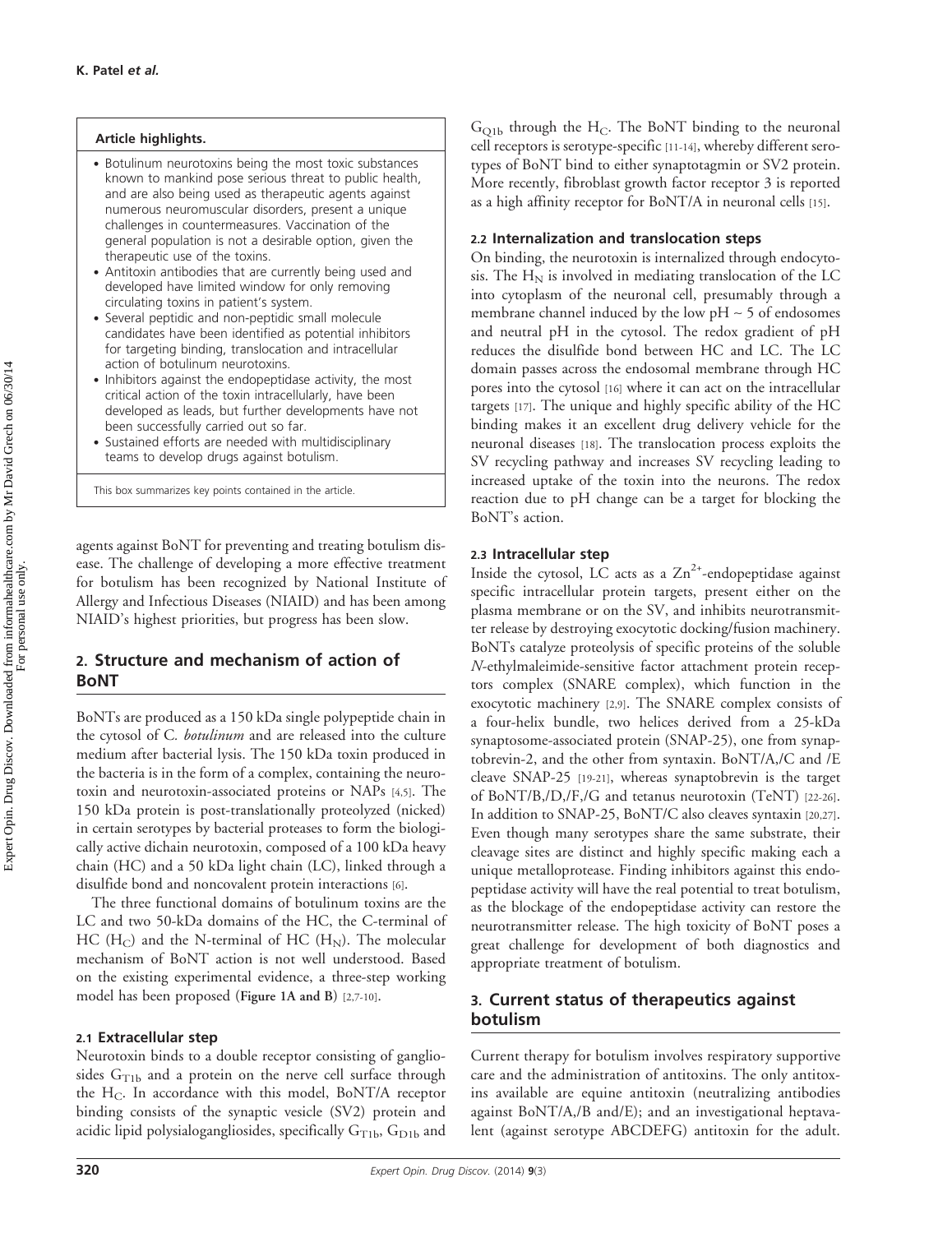<span id="page-2-0"></span>

Figure 1. Schematic models of the neurotransmitter release and the actions of botulinum and tetanus toxins [[120\]](#page-14-0). A. Synaptic vesicles containing neurotransmitters dock with plasma membrane through soluble N-ethylmaleimide-sensitive factor attachment protein receptors complex (SNARE) proteins (synaptobrevin, syntaxin and 25-kDa synaptosome-associated protein [SNAP-25]). Neurotransmitters are released at the neuromuscular junctions. B. Botulinum or tetanus toxin binds to the presynaptic membrane through gangliosides and a protein receptor (step 1); it is internalized through endocytosis (step 2a), and its light chain is translocated across the membrane (step2b). The light chain acts as specific endopeptidase against either synaptobrevin (on synaptic vesicles), syntaxin (on the plasma membrane) or SNAP-25 (on the plasma membrane). Botulinum neurotoxins (or tetanus neurotoxin) cleave their substrates before the SNARE complex is formed. Reproduced from [[120](#page-14-0)] with permission of Horizon Scientific Press and Caister Academic Press.

To treat infant botulism,  $\mathsf{BabyBIG}^\circledast,$  an IgG preparation derived from the blood of human donors vaccinated with a pentavalent (ABCDE) toxoid vaccine is developed [\[28](#page-11-0)]. In addition to removing the circulating toxin, these antitoxins also block further binding of the toxins to the neuronal cells.

It should be noted that the antitoxin has to be administered before toxins can reach the nerve cells. The treatment window for using antitoxin is short; once the syndrome is developed, the antitoxin is not effective, because the antitoxin cannot enter the nerve cell to neutralize the toxin. The flaccid muscle paralysis caused by BoNTs lasts for several months [[29](#page-11-0)].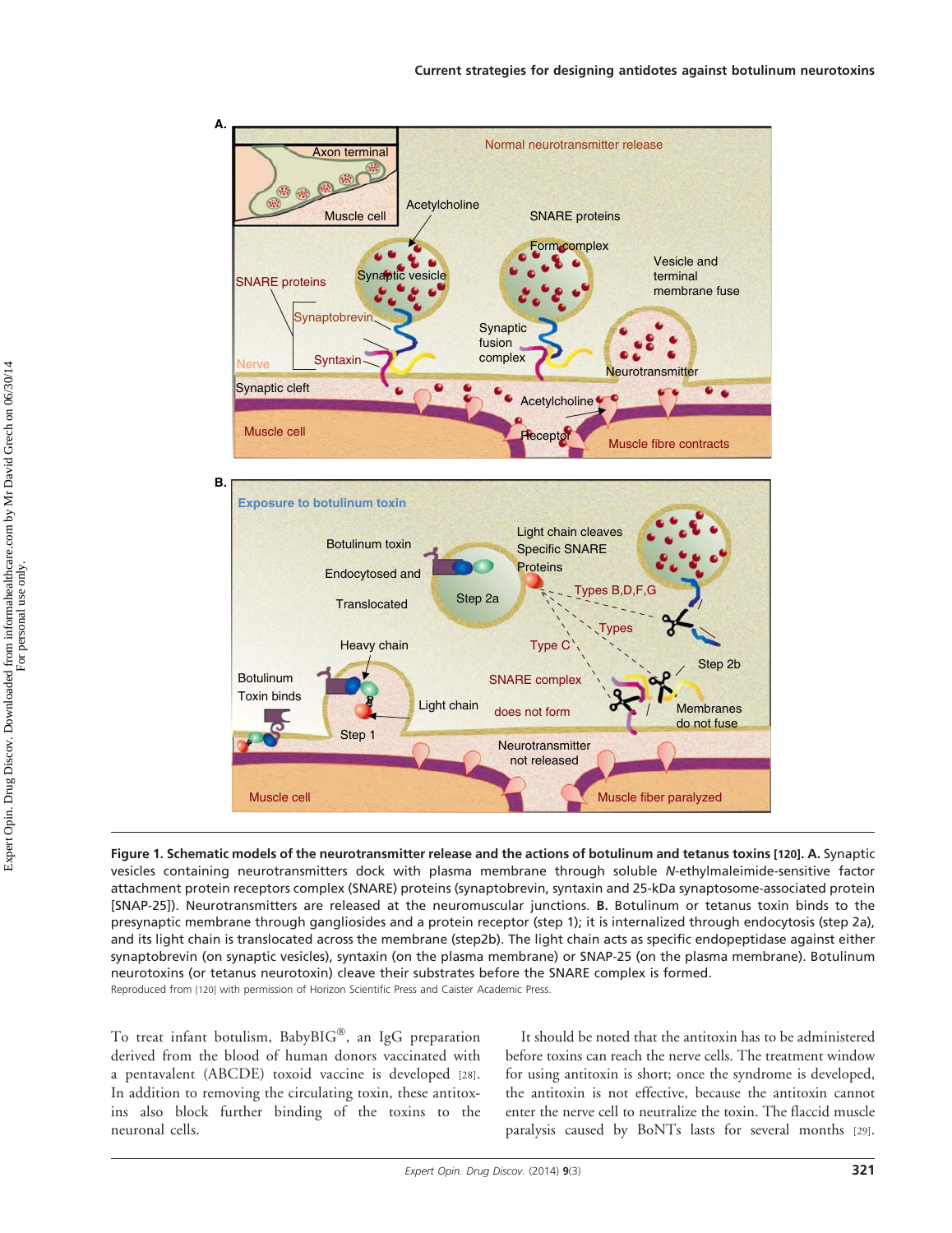Patients who have already developed the set of symptoms may have to be put under a mechanical respirator for several months [[1](#page-10-0)[,30](#page-11-0)]. This puts a large burden on hospitals, in both financial and facility resources. In an event of a bioterrorist attack, a public health system may be in crisis due to the lack of effective antidotes against botulism, both for prophylactic and post-exposure treatments. Also, the symptoms associated with botulism are often confused with other neuromuscular disorders, such as Guillain-Barré syndrome, myasthenia gravis or stroke [\[3,](#page-10-0)[31\]](#page-11-0), thus making an early diagnosis of botulism more difficult. The mass immunization is not feasible or desirable, because a botulism outbreak is rare. More importantly, BoNT is an effective therapeutic agent against numerous neuromuscular disorders and has a wide range of cosmetic applications [[32\]](#page-11-0). Although antibody therapy is currently available and also being further developed for prophylactic treating and neutralizing circulating toxins, even in patients already down with botulism, large-scale antibody production, stockpiling and logistics of their use are cumbersome because of the requirement of governmentregulated facilities and handling of large amounts of dangerous toxins. Alternative approaches are needed to develop small drug-like molecules and more robust antidotes for both prophylactic and therapeutic treatments.

With the current knowledge of the mode of BoNT actions, several new strategies can be used in developing potent inhibitors and antidotes against BoNT. BoNT therapeutics can target any of the following discrete steps: binding, endocytosis/ translocation, and endopeptidase activity, as well as neutralization of toxins in the extracellular milieu. Targeting extracellular neutralization and binding of BoNT to the cell surface will provide effective prophylactic treatment and preventive measures for botulism. Therapeutic treatment to reverse the paralysis syndrome will require an effective and specific delivery system for the therapeutic agents to effectively block the endopeptidase activity of BoNT into the damaged nerve cells.

Three major approaches are available to develop antidotes against botulism. These are prophylactic antibodies, nonpeptidic small-molecule inhibitors and small peptide-based drugs [[33\]](#page-11-0). Recently small RNA aptamers have also been developed as inhibitors for BoNTs [[34\]](#page-11-0). The treatment window is short for antibody-based therapy requiring early detection and diagnosis. Therefore, the two other approaches involving small molecule drugs (peptidic and non-peptidic) are becoming increasingly more important.

#### 3.1 Antibody-based prophylactic therapy

As mentioned earlier, currently available antibody-based therapeutics are equine antitoxin and BabyBIG, both being polyclonal antibodies. Although a passive immunization using these immunoglobulins for prophylaxis is possible, an exceptional safety profile is needed, since many individuals to be treated do not know their actual exposure status.

Within the past decade, efforts have been successfully made to develop neutralizing monoclonal antibodies (mAbs) as viable substitutes for polyclonal antisera, due to their relative ease of production, batch consistency and no infectious risks involved, hence providing newer avenues to treat botulism with lesser side effects. However, no single mAb has been able to significantly neutralize BoNTs [\[35](#page-11-0),[36\]](#page-11-0), and a cocktail of mAbs were required, suggesting that effective antibody therapy against BoNT intoxication may require synergistic effect of several antibodies working together [\[35](#page-11-0)]. In partnership with NIAID, recombinant mAbs that effectively protect against botulism resulting from all subtypes of BoNT/A,/B and /E are currently being produced and tested for FDA licensure by Xoma Corp., CA, USA. Antibodies that protect against other toxin serotypes (C, D, F and G) are also under development. In the past few years, a  $15 - 20$  kDa single domain antibody  $(V_HH)$  that binds specifically to LC of BoNT serotype A was produced from a humanized-camel  $VH/V_HH$  phage display library. The  $V_HH$  has high sequence homology (> 80%) to the human VH and could block the enzymatic activity of the BoNT [[37\]](#page-11-0).

## 3.2 Non-peptidic small molecule as an antidote of BoNT

Non-peptidic small-molecule inhibitors, once developed into drugs, have an advantage of higher stability and membrane permeability to reach the target [\[38](#page-11-0),[39\]](#page-11-0), in the case of nerve cells poisoned by BoNT. Targeting therapeutics at any of the three steps involved in BoNT mode of action can provide a treatment against botulism.

## 3.2.1 Non-peptidic inhibitors for the extracellular binding

The development of an inhibitor against the extracellular binding step is the first target of prophylactic treatment. An antagonist against either the cell receptor or the toxin receptor binding domain can be developed. In the past our laboratory has demonstrated that quinic acid can inhibit the binding between HcQ and the ganglioside receptor at a concentration of 10 mM [[33\]](#page-11-0). Another reported inhibitor from natural sources, Limax flavus and Triticum vulgaris, are lectins [\[40](#page-11-0)]. Lectins have affinity for sialic acid at the level of the plasma membrane and serve as a competitive inhibitor for various serotypes of BoNT and tetanus toxin. Similar to the antibody-based therapy, the therapeutic window for this type of antidotes is limited, but such molecules can be effective prophylactically and in combination with drugs against the intracellular endopeptidase activity.

DNA intercalator doxorubicin binds to the neurotoxin serotype B at the receptor-binding  $H_C$  domain. The crystal structure has indicated the glycone moiety of the doxorubicin, stacks up with tryptophan 1261 and interacts with histidine 1240 of the binding domain [\[41](#page-11-0)]. Although theoretically it is possible to develop drugs against the binding step, given the effort needed to develop drugs against the seven serotypes, each with ganglioside and protein as coreceptors, it is not a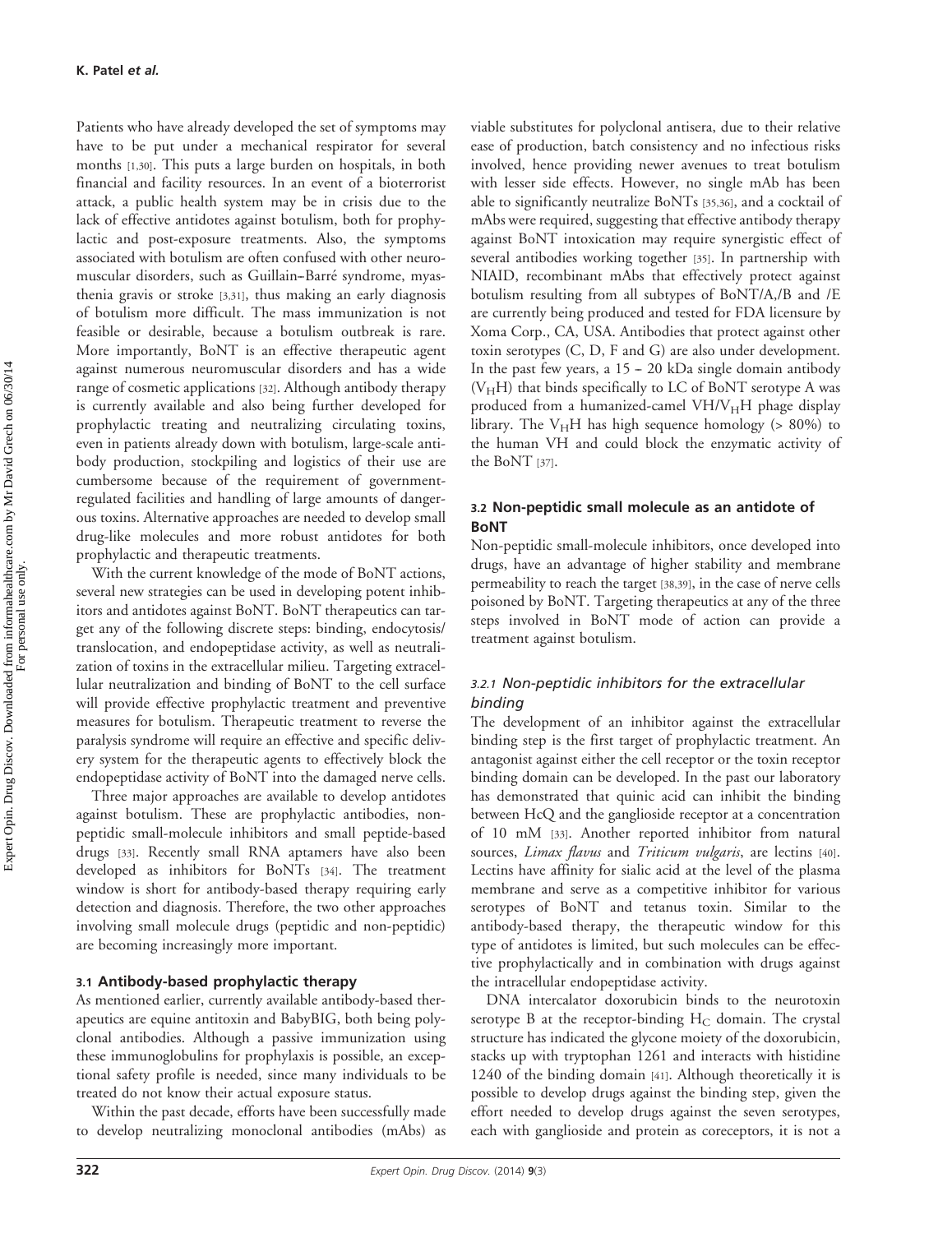preferred approach for botulism therapy, more so when antibodies could be easily available to remediate the prophylactic situation.

## 3.2.2 Non-peptidic inhibitors for BoNT translocation and K<sup>+</sup> channel blockers

The acidification of the endocytic vesicles for low pHmediated translocation of the LC into the cytosol provides another target to develop antidotes against botulism. Ammonium chloride and methylamine hydrochloride antagonize internalization/translocation of toxins by cholinergic nerve endings [[42\]](#page-11-0). Several antimalarial compounds have been screened against the HC of BoNT/A. These compounds delayed BoNT/A-induced muscle paralysis in the mouse hemidiaphragm assay [\[43,44](#page-11-0)]. For example, aminoquinolines block the acidification of the endosomes, preventing channel formation by HC for the translocation of LC into cytosol. An endosomal acidification inhibitor, quinacrine, in combination with the BoNT LC Zn metal chelator N,N,N',N'-tetrakis(2-pyridylmethyl)-ethylenediamine, a known Zn chelator of BoNT LC which delays muscle paralysis [[45,46](#page-11-0)], provides better protection against both serotypes A and B than the individual drugs. Chloroquine indirectly affects the BoNT translocation by effectively increasing the endosomal pH [[47\]](#page-11-0).

Bafilomycin A1 is another inhibitor that prevents the neurotoxin action by disturbing the redox action potential of the H<sup>+</sup>-ATPase pump [\[48](#page-11-0)]. Results have suggested that drugs such as bafilomycin A1 protect the muscles from BoNT if applied prior to or during toxin exposure, and this protective effect is diminished when applied after toxin exposure. Toosendanin, a triterpenoid natural product, has also been found to interfere with HC activity or its pore formation in PC12 cells [\[49](#page-11-0)]. Further studies from the same group reported that toosendanin could protect monkeys from BoNT/A-, BoNT/B- and BoNT/E-induced death in a dosedependent manner when coadministered with, or several hours after, neurotoxin administration. Fischer et al. have further explored a semisynthetic strategy to identify inhibitors based on toosendanin. Toosendenin acts against BoNT action by arresting the LC translocation through HC channel [[50,51\]](#page-12-0). It should be noted that although toosendanin is generally considered toxic, the doses used for effective protection against BoNT action have been shown to be nontoxic to mice [\[51](#page-12-0)].

Similarly, nigericin and monensin, ionophores, at nanomolar concentrations increase membrane permeability to  $H^*$  and K<sup>+</sup> or H<sup>+</sup>, Na<sup>+</sup> and K<sup>+</sup>, respectively, thus blocking vesicle acidification to neutralize pH gradients. These compounds delay the effects of BoNT/A and BoNT/B up to two to threefold over onset times in unprotected muscles. However, higher concentrations of the ionophores directly blocked synapses. Thus, nigericin and monensin could delay onset of BoNT paralysis only over a narrow range of concentrations [[52\]](#page-12-0). Keller et al. have shown pH-dependent translocation blockage by pretreating neuronal cell cultures with concanamycin A (Con A), which prevents cleavage of SNAP-25 with an  $IC_{50}$ value of 25 nM. Notably, addition of Con A at times up to 15 min after toxin exposure abrogated BoNT/A action, but addition of Con A after 40 min was no longer protective [[53\]](#page-12-0).

There is an entirely different class of compounds, potassium channel blocker/calcium channel activators, which act as antagonists to BoNT. Another reagent that effectively interferes with the translocation of the BoNT is diaminopyridine (DAP). A potassium channel blocker 3,4-DAP has been reported to antagonize BoNT action in a dose-dependent manner on the mouse phrenic nerve hemidiaphragm [[54\]](#page-12-0). As a result of the  $K^*$  channel blockage by 3,4-DAP, action potential is prolonged leading to increased  $Ca^{2+}$  influx. The intracellular increase of  $Ca^{2+}$  partially overcomes the paralysis caused by the BoNT through increased release of acetylcholine. However, there has been a concern about the safety of DAP use because of the high doses required to block BoNT/A action. Recently, 3,4 DAP in combination with roscovitine (a calcium channel activator) has proven to be more effective inhibitor because the combination reduces the concentration of DAP for the blockage of BoNT/A action [[55](#page-12-0)]. This approach is, however, limited to only BoNT/A, as  $Ca^{2+}$  influx only relieves BoNT/A-mediated blockage of acetylcholine release.

One of the main features of disrupting the membrane translocation of the toxin, or increased  $Ca^{2+}$  influx, is by interfering with the membrane channel activity. The inhibitors mentioned above act on the toxin translocation by altering the endosomal pH,  $H^*$  pump or by acting on the ion channels. Even though this group of inhibitors have very narrow therapeutic window, they can be very effective in combination with the inhibitors against the endopeptidase activity. By targeting a general cellular process such as acidification of endosomes, these inhibitors are effective against almost all serotypes. However, at higher concentrations they alter the general cellular physiology. Thus, a major problem with such inhibitors is their toxicity at concentrations needed for their effectiveness. A way for the effective use of such inhibitors would be to design a way to target them to intoxicated cells selectively.

## 3.2.3 Non-peptidic inhibitors for the intracellular action

The third and perhaps the most important step of the BoNT mechanism is the intracellular endopeptidase activity, responsible for SNARE protein cleavage resulting in the blockage of neurotransmitter causing muscle paralysis. The HEXXH motif that is characteristic of the catalytic site of Zn endopeptidase is conserved. It is critical to find inhibitors against LC endopeptidase activity because it is the only strategy that may provide remedy for post-exposure conditions.

Several research groups have screened and developed small molecule drug candidates against post-entry intracellular BoNT/A endopeptidase activity. The compounds identified so far fall into different categories - non-peptidic small molecules (PSMs) with multi-aromatic rings and a keto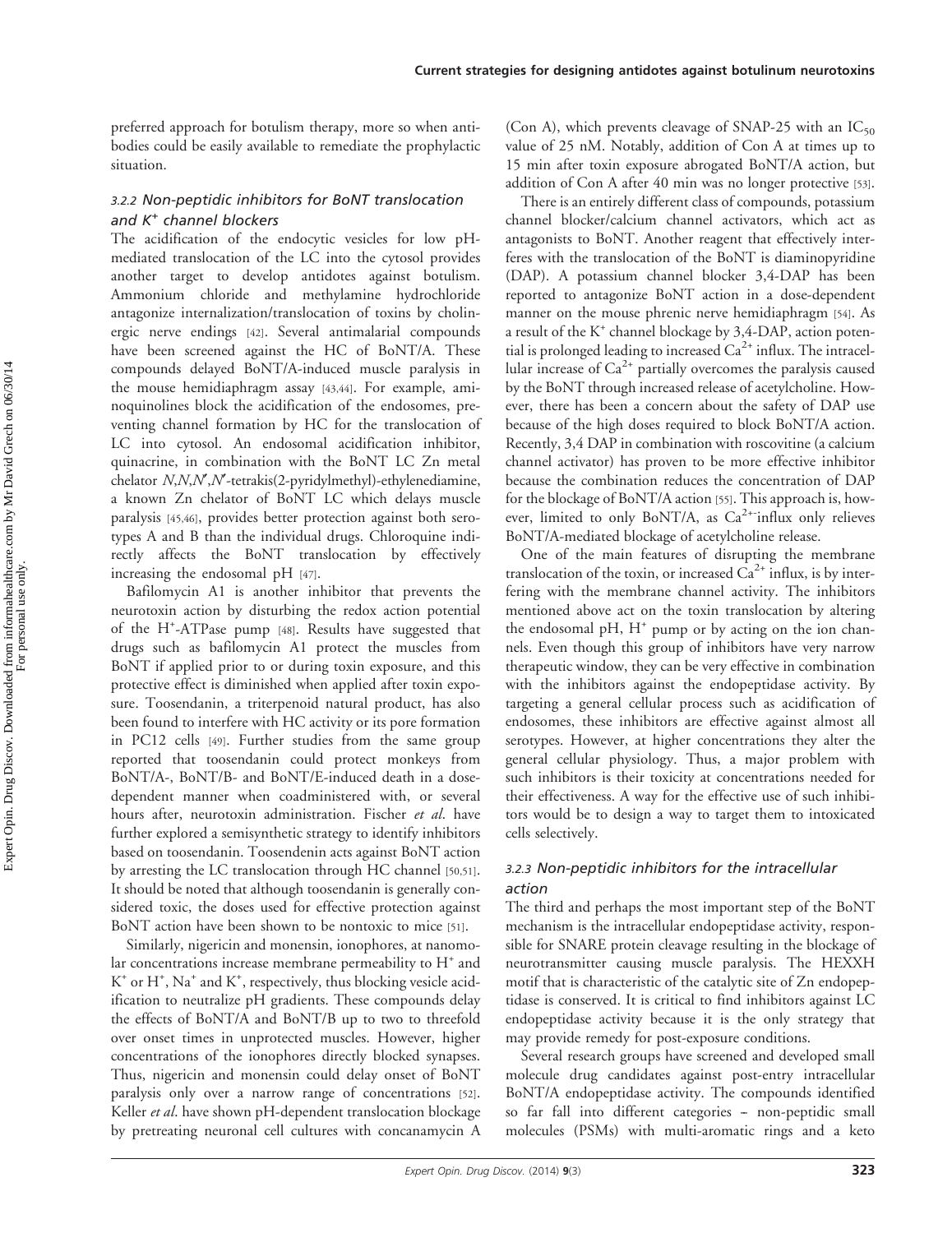group [[56-59](#page-12-0)] and PSM primarily based on BoNT/A substrates [\[60](#page-12-0),[61\]](#page-12-0).

In search for non-PSM therapeutics, many commercially available real or virtual small medicinal molecule libraries have been screened. Screening of such libraries requires a robust assay that could be adopted for high-throughput operations. Such assays have been developed for screening against catalytic LC domain of BoNT [\[56,62](#page-12-0),[63\]](#page-12-0) making it feasible to find inhibitors for endopeptidase activity of BoNT by screening libraries of compounds.

By screening diversified small molecule non-peptidic inhibitor (SMNPI) libraries, potential drug-like compounds can be identified for further confirmation and rational design to improve the potency. This strategy has been used for screening inhibitors against BoNT [[57,64](#page-12-0)]. The pharmacophore design approaches have been identified from screening libraries [[64\]](#page-12-0). The three-zone pharmacophore model for BoNT/A LC inhibitors was generated by using in silico SMNPIs for BoNT/A LC. Molecular modeling studies had predicted the pharmacophores based on the structures of some lead compounds. BoNT/A LC binds up to two biaryl/triaryl aromatic components of the inhibitors (two planes, A and B). Those two planes can act as scaffolds for positioning other components of the pharmacophore if distance between centroids of the two planes deviates from the optimum of  $\sim 6.5 - 9.5$  A. For plane A, presence of a heteroatom is also required, which may serve to either directly engage in an interaction with the catalytic zinc or potentially replace the water molecule used by zinc during substrate lysis. Two hydrophobic moieties (C and D) are key components of the common pharmacophore. They correspond to binding subsites of BoNT/A LC and facilitate hydrophobic collapse between inhibitors and the enzyme. The last component of this proposed pharmacophore is a positive ionizable substituent (E), which may participate in electrostatic interactions with enzyme residues and aid in solubilizing inhibitors bound within the BoNT/A LC substrate binding cleft [[64\]](#page-12-0). Recently, 3D overlaying of most potent SMNPI analog with selected structurally diverse SMNPIs resulted in refinement of the 3-zone pharmacophore for BoNT/A LC [[65\]](#page-12-0). By screening National Cancer Institute's (NSC) library for BoNT/A LC, indole-based bis-amidine inhibitor NSC 240898 was identified as a lead compound [\[66](#page-12-0)]. Based on the structure of this compound, two types of analogs have been synthesized and shown to inhibit LC endopeptidase activity by fluorescence resonance energy transfer (FRET) based and high pressure liquid chromatography (HPLC) based assays [[67\]](#page-12-0).

In another approach, synthesis-based computer-aided molecular design has led to an improved, serotype-selective, small-molecule BoNT/A endopeptidase inhibitor. This optimization was guided by multiple molecular dynamics simulations of the zinc-containing endopeptidase complexed with inhibitor or by using the cationic dummy atom (CaDA) approach. The results offer an improved template for further optimization of BoNT/A endopeptidase inhibitors and demonstrate that the CaDA approach is useful for both design and optimization of zinc protease inhibitors [[58,68,69](#page-12-0)]. Pretreatment with compounds identified with this approach, such as F4H, H3H and F3A, showed prolongation of the mice death time with partial protection [\[69](#page-12-0)].

Similarly, virtual screening was performed by computationally docking compounds of NSC and ChemBridge databases into the active site of BoNT/A LC, identifying several quinolinol-based SMNPIs. The most potent inhibitors of this group are CB 7969312 and NSC 84087(7-((2-methoxyanilino) (phenyl) methyl)-8-quinolinol), reported by two differ-ent research groups [[70,71](#page-12-0)]. Very recent in silico screening of the NIH library of  $\sim$  350,000 compounds identified fungal metabolites, chaetochromin A and talaroderxines A as BoNT/A inhibitors [\[72](#page-12-0)]. *In silico* screening certainly reduces the cost and efforts in identifying potential inhibitors. However, BoNT biology and chemistry has been very unique and elusive, so typical assumptions made in algorithms applied for screening compounds may need further refinement based on the biophysical, biochemical and physiological knowledge.

Experiment-based screening of 16,544 ChemDive3 compounds identified  $0831 - 1035$  compound with a IC<sub>50</sub> value in low µM range *in vitro* and *ex vivo* assays with primary cell culture [\[56](#page-12-0)]. It is a chalcone with one furan ring on each side of keto group separated by an alkene group. It is a mixed mode noncompetitive inhibitor, with a  $K_i$  value of 9 µM for BoNT/A LC. Another compound, L-arginine hydroxamate, is known to be a weak inhibitor of toxin with  $IC_{50}$  value of 60 mM [[73\]](#page-12-0). Screening of a random 150-member hydroxamate library identified a small-molecule inhibitor of BoNT/A-LC, 4-chloro-cinnamic hydroxamate [\[59](#page-12-0)], and 2,4-dichlorocinnamic hydroxamic acid was obtained from subsequent structure--activity relationship analysis to improve the biological activity [\[74](#page-12-0)]. These compounds have been shown to have in vivo efficacy in mice and Neuro-2A cell-based assays and show no toxicity. These compounds were found to be competitive inhibitors of BoNT/A endopeptidase. The crystal structure of truncated LC  $(1 - 424)$  with each of the two hydroxamate inhibitors showed binding with the cinnamyl side chain orientated toward the 370 loop of BoNT/A LC, which forms a steep wall at one end of the active site cleft and constitutes part of the  $\beta$ -exosite. Janda Group has also identified two natural products D-chicoric acid and lomofungin against BoNT/A endopeptidase activity by interacting possibly with  $\alpha$ - and  $\beta$ -exosites, respectively. In cellular bioassay with rat primary neuronal cell model, it has been demonstrated that lomofungin can protect SNAP-25 cleavage by LC/A [[75\]](#page-12-0). Chicoric acid is a modest noncompetitive inhibitor for LC of A and B serotypes [\[76](#page-12-0),[77\]](#page-12-0).

7-N-phenylcarbamoylamino-4-chloro-3-propyloxyisocoumarin (ICD 1578), a human leukocyte elastase inhibitor was reported to inhibit LC B. ICD 1578 inhibition was demonstrated using the FRET-based assay with the  $IC_{50}$ value of 27.6 µM [\[78](#page-12-0)]. Bis(5-amidino-2-benzimidazolyl) methane (BABIM) is a potential Zn metalloprotease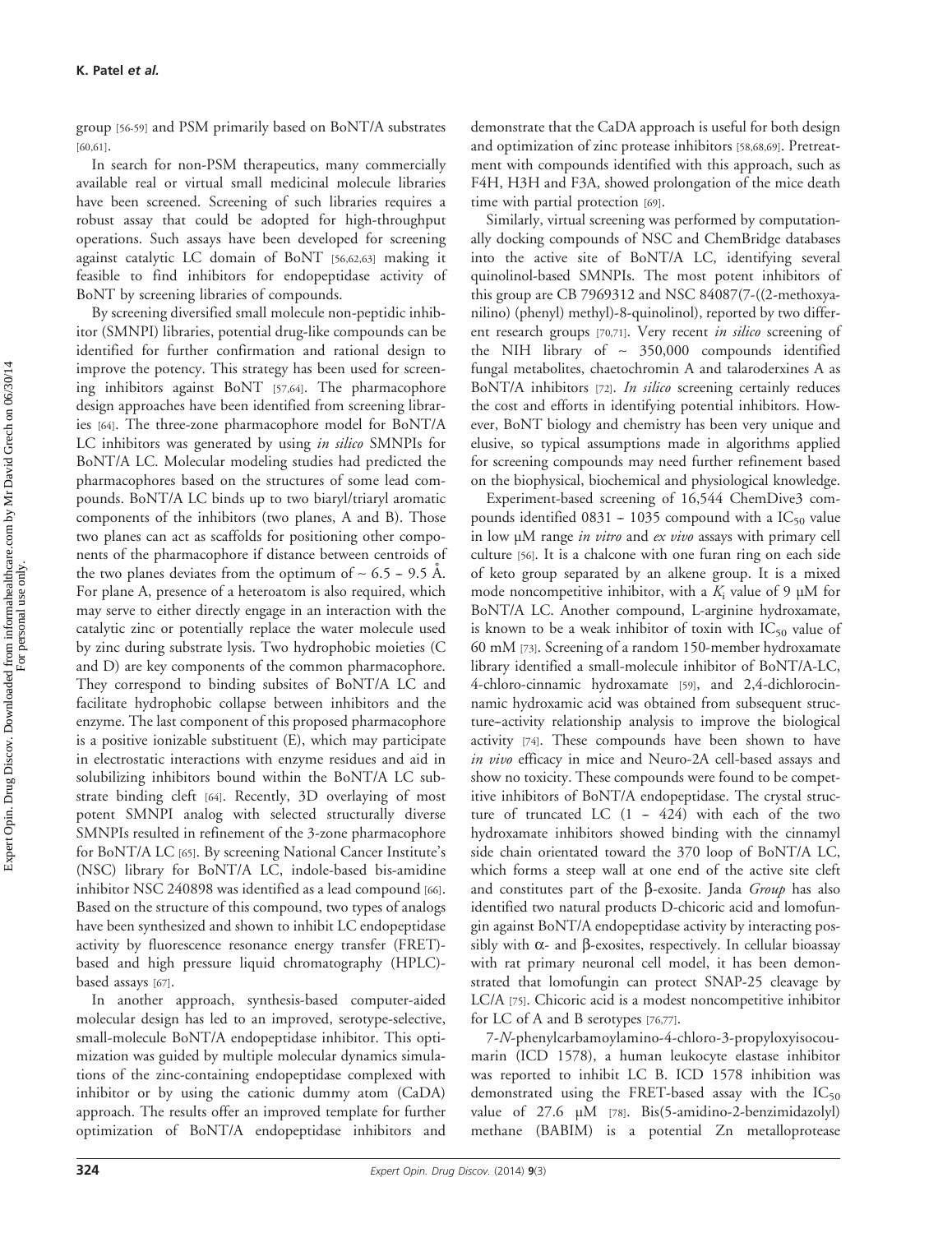inhibitor. The HPLC-based in vitro assay determined the  $K_i$ value of BABIM as 1.2 µM, whereas that of the keto BABIM as 0.8 µM. BABIM is a weak Zn chelator than 1, 10 phenanthroline, but a better inhibitor for the LC B [\[79](#page-12-0)]. The crystal structure of the BoNT/B in complex with BABIM shows that the active site residues rearrange in the presence of the inhibitor and the active site zinc is progressively removed. The inhibitor partly occupies the site where the substrate would bind and block it from binding to the toxin [[80,81](#page-13-0)].

So far, most efforts of developing inhibitors have been made with BoNT/A, with only some efforts for BoNT/B, leaving other BoNT serotypes unaddressed. None of the inhibitors identified have been advanced beyond hit and lead compounds. For developing them further into drug candidates, these compounds must be effective in cellular assays and *in vivo* conditions. Many of the identified compounds have not shown consistent efficacy under in vitro, ex-vivo (cel-lular), and in vivo conditions [\[74](#page-12-0)]. Furthermore, only limited information is currently available on toxicity, solubility and absorption, distribution, metabolism, and excretion (ADME) profile. It will take a great sustained effort on the part of a team of researchers to develop the lead compounds into drugs -- a process that has not been initiated as yet.

#### 3.3 Peptidic small molecules

Peptide-based inhibitors are designed as agonists using pharmacophoric groups involved in substrate binding. Detailed crystal structures of BoNT and BoNT complex with the substrates have been resolved for BoNT/A and BoNT/B. These 3D structures provide critical information about the molecular mechanism of BoNT action as well as information on how to design the inhibitors against them [\[82-87](#page-13-0)].

In an early approach of using substrate to inhibitor strategy, Schmidt discovered several inhibitors, including 2-mercapto-3-phenylpropionly-RATKMAL  $(K_i -330 \text{ nM})$  [\[60](#page-12-0),[88\]](#page-13-0) and CRATKLM  $(K_i -1.9 \mu M)$  for the BoNT/A LC [[89\]](#page-13-0). Molecular docking and modeling of the lead peptides with BoNT have allowed identification of pharmacophores for designing effective peptidomimetics as inhibitors of BoNT [\[66](#page-12-0)]. The docked conformation of 2-mercapto-3-phenylpropionyl-RATKML was then used to refine pharmacophore for botulinum serotype A LC inhibition. As a result of the pharmacophore characteristics thus recognized, a small-molecule inhibitor NSC 240898 was identified as a new lead molecule [[66\]](#page-12-0). Co-crystallization of BoNT/A LC with an uncleavable portion of the substrate peptide,  $^{197}Q-RATKM^{202}$ , defined detailed interaction sites, but the peptide itself was not sufficiently effective in inhibiting the BoNT/A endopeptidase activity (IC<sub>50</sub> value of  $\geq$  94.9 µM) [\[90](#page-13-0)]. Further refinement of the substrate peptide, <sup>197</sup>Q-RATKML<sup>203</sup>, resulted in peptidomimetic inhibitor I1 with a  $K_i$  of 41 nM for BoNT/A [[81\]](#page-13-0), thus indicating there is further scope of improvement with peptidic inhibitors.

Using similar approach, peptidic inhibitors have also been identified for BoNT/B and TeNT. Both BoNT/B and TeNT cleave the same peptide cleavage site, 76Gln-Phe77, of vesicle associated membrane protein (VAMP) (also known as synaptobrevin). The pseudopeptides mimicking the sequences of BoNT/B and TeNT that may interact with the synaptobrevin sequence  $G\ln^{76}$ -Phe<sup>77</sup> have been designed as potential inhibitors against BoNT/B and TeNT [[91,92](#page-13-0)]. A tripeptide surrogate has been designed based on subsites of the catalytic domain that are putatively interacting with the cleavage site of synaptobrevin  $(S_1-S_1)$ <sup>2</sup>-S<sub>2</sub>', where  $S_1$  is the left of the cleavage bond and  $S_1$ ' and  $S_2$ ' are at the right). Using -amino thiol derivatives to replace the side chain at the  $S_1$  has led to a strong inhibitor against the endopeptidase activity of BoNT/B with a  $K_i$  value of 20 nM [\[91](#page-13-0)].

Another approach to develop peptide-based peptide inhibitors has targeted the SNARE motif of the BoNT substrates. Different serotypes of BoNT cleave specific peptide bonds present on one of the SNARE proteins. The specific cleavage is governed not only by the specific residues present at the cleavage site but also by the presence of a negatively charged deca-residue conserved motif, called SNARE motif, present in all the SNARE proteins [\[93\]](#page-13-0). [XH- - XH-XHP] is the general formula for the SNARE motif, where X is any amino acid, H is a hydrophobic amino acid, and P is a polar amino acid residue. The peptide V1 and V2 are based on VAMP; S1 – S4 are based on SNAP-25; X1 and X2 are based on syntaxin. Targeting this motif may prohibit binding of the BoNT to its substrate, resulting in the blockage of the proteolytic action of BoNT. Among all synthetically made peptide S3, a SNAP-25 derived peptide, and V2, a VAMP-derived peptide do not affect neuroexocytosis but were found to prevent the blockage of acetylcholine release in *Aplysia californica* neurons induced by BoNT/A and /B [\[93](#page-13-0)]. Thus, it can be hypothesized that the combination of both BoNT serotype active site inhibitor and SNARE protein-based peptide has potential to reverse the action of BoNT. Since the acidic residues are involved in the enzyme's active site and its vicinity and since arginine is located at the P1' position of the SNAP-25 substrate, several basic peptides have been optimized as effective competitive inhibitors (the most potent peptide, RRGF, with its  $IC_{50}$  as low as 0.9  $\mu$ M and  $K_i$  of 358 nM) of BoNT/A [\[81](#page-13-0),[94\]](#page-13-0).

Using the information on substrate peptide, <sup>197</sup>Q-RATKML<sup>203</sup> and the basic peptide, RRGF, a dual combinatorial molecule was designed, with a  $K_i$  of 638.1  $\pm$ 92.0 nM, against BoNT/A LC in an effort to improve the effectiveness. However, this approach did not yield the desired result, owing to less favorable hydrophobic interactions of the peptide with the BoNT/A LC active site [\[95](#page-13-0)].

A combination approach of using SNARE motifs, substrate cleavage sites and zinc chelating amino acid residues have also been attempted, although its full potential has not yet been realized in designing comparatively effective inhibitor candidates [[96\]](#page-13-0). Hinge peptide mini-libraries containing the structure of acetyl-X1-X2-linker-X3-X4-NH<sub>2</sub> or X1-X2-linker-X3-NH<sub>2</sub> (where X1, X2, X3 and X4 are one of the six amino acids; Asp and Glu are the conserved amino acids of SNARE motif; Gln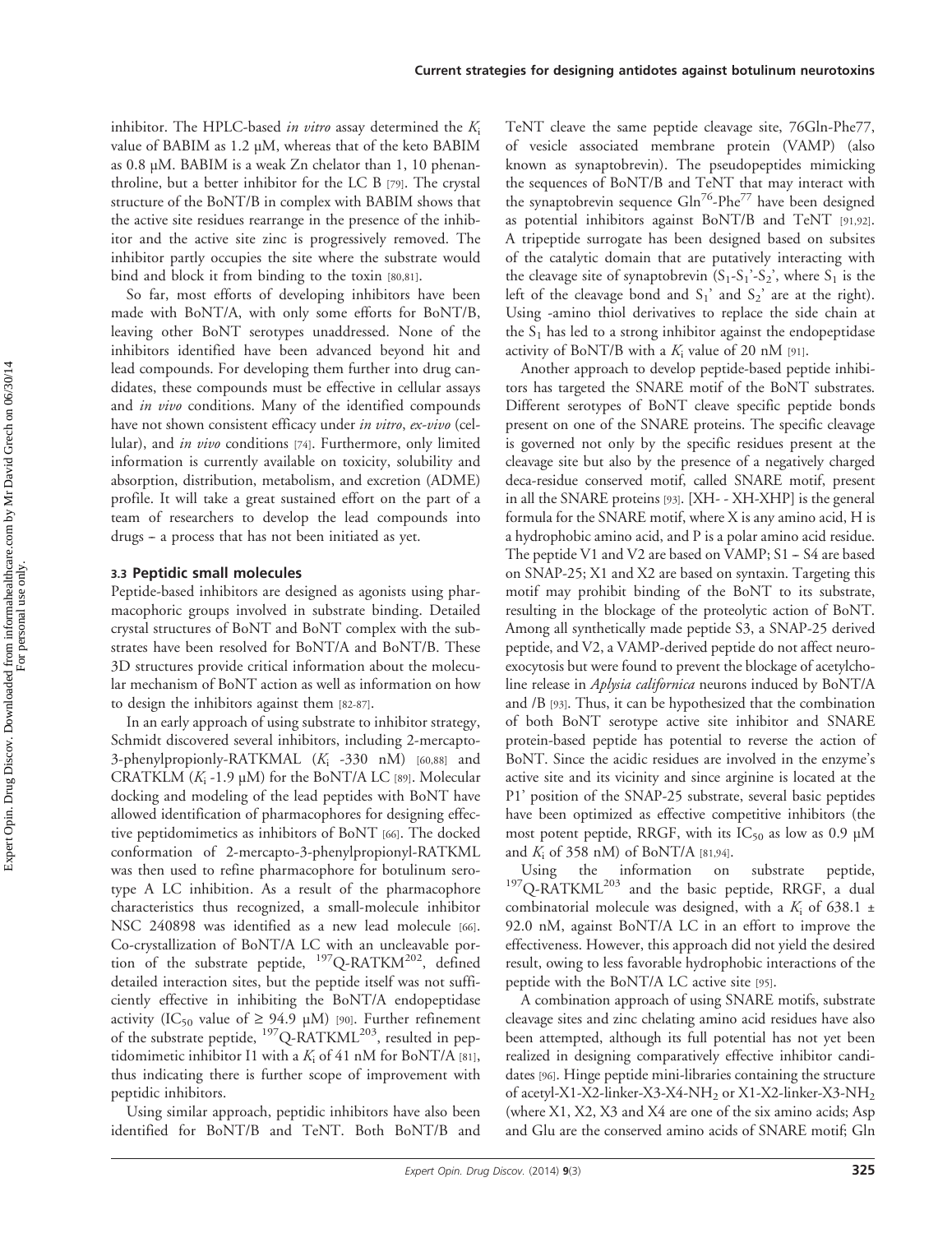and Arg are cleavage site of BoNT/A and His and Cys are the zinc chelators) with 4-aminobutyric acid as a linker have been used to identify leads for BoNT inhibitors [\[92\]](#page-13-0). The result of these studies indicated that the most potent BoNT/A LC inhibitors with 75% inhibition had a general formula of  $Ac-X_1M_2$ -Linker-X<sub>3</sub>C<sub>4</sub>-NH<sub>2</sub> and C<sub>1</sub>-linker-X<sub>2</sub>S<sub>3</sub>. Similarly, peptides with  $Ac-X_1C_2$ -Linker-X<sub>3</sub>C<sub>4</sub>-NH<sub>2</sub> and C<sub>1</sub>-linker- $X_2F_3$  showed > 80% inhibition for BoNT/B LC under in vitro assay conditions [\[96](#page-13-0)].

Peptide-based drugs have two major limitations, namely, poor bioavailability and short duration of action. Therefore, the peptidomimetics should be designed based on the pharmacophoric groups responsible for the agonist activity. This approach has been applied in designing peptidomimetics against at least BoNT/A endopeptidase [[57\]](#page-12-0). However, stability and bioavailability of such peptidomimetics are yet to be tested and verified. More work is obviously needed for further refinement of the inhibitor candidates and designing them for resistance against proteases to ensure their stability and bioavailability.

#### 3.4 Aptamers

Aptamers are unique, single-stranded oligonucleotides (DNA or RNA) that bind to their targets with very high affinity and specificity. Technically, aptamers could be isolated against any protein known to mankind [[97,98](#page-13-0)]. In solution, aptamers form intramolecular interactions that fold the molecule into a unique 3D structure, providing the basis for high affinity and specificity toward their targets. Thanks to specific and tight interactions, aptamers serve as valuable tools to modulate or block functions of proteins. The screening process for aptamers is popularly termed as systematic evolution of ligands through exponential enrichment (SELEX) [\[97](#page-13-0)] to generate a pool of DNAs or RNAs that have been enriched for those that bind to the target of interest ([Figure 2](#page-8-0)).

Aptamers have high binding affinity and specificity to their targets (comparable to antibodies). A wide variety of modifications of aptamers can be applied for diverse applications. The robust structural stability and reversibility make aptamers easy to store and formulate.

Compared to antibodies, aptamers present several advantages for *in vivo* therapeutic applications: they have low toxicity, and more importantly, there are no reports of aptamer-induced immune response, which is one of the major limitations of antibody-based therapy. Due to small size (about 10 kDa, compared to 150 kDa antibodies), aptamers are likely to produce better tissue penetration [\[99\]](#page-13-0). Also, aptamers are chemically synthesized at relatively low cost and have better batch-to-batch reproducibility. Additionally, aptamers can be modified to adjust the pharmacokinetic profile. Further, to reverse the effect produced by aptamers, antisense molecules against aptamers could be used [\[100\]](#page-13-0).

The advantages of aptamers make them attractive therapeutic countermeasures for biothreat toxins, including BoNT. Our group pioneered in this area and first reported the identification of three RNA aptamers that bind to a LC of BoNT/A, and inhibit the endopeptidase activity of BoNT/A [\[34](#page-11-0)]. The  $IC_{50}$  values for those aptamers are in the low nanomolar range. Enzyme kinetic studies showed that they exhibit noncompetitive inhibition of the enzymatic function of BoNT/A [[34\]](#page-11-0). More important, our preliminary data have shown partial protective effects of those RNA aptamers on mouse models against BoNT [\[101\]](#page-13-0). Due to their low toxicity, aptamers open a new avenue for much needed antidotes against botulism.

BoNTs, like many other A-B type toxins, have their targets at the intracellular level. Although it is straightforward for aptamers to target the extracellular targets, for intracellular targets, like BoNTs, a special delivery system is needed for aptamers to reach their intracellular targets and to make them effective therapeutics to reverse paralysis caused by BoNT and accelerate the recovery. The unique property of BoNT provides an effective way of transportation through cellular barriers. HC of the BoNT has high binding specificity to neuronal cells with high binding affinity, and yet, by itself does not pose any toxicity. This provides a highly specific binding vehicle for the intoxicated cells [[102,103](#page-13-0)]. Our laboratory has shown that HC of BoNT can effectively deliver the cargo into neurons through receptor-mediated endocytosis ([Figure 3](#page-9-0)) [[104](#page-13-0)].

Liposomes and other biodegradable polymeric nanoparticles have been used for delivering nucleic-acid based therapeutics, such as RNAi [[105\]](#page-13-0). By functionalization of the surface of both liposomes and polymeric nanoparticles with BoNT, HC will provide a unique targeted drug delivery vehicle for neuronal cells, and this vehicle can be used for delivering therapeutics into BoNT-intoxicated cells as a countermeasure against botulism. The robustness of aptamers' structural stability makes the encapsulation of aptamer-based cargo more feasible. This will help the development of aptamers as true therapeutic countermeasures against biothreat toxins. Exploration of aptamers as therapeutics offers a new avenue for developing specific treatment for botulism.

### 4. Conclusion

BoNT is a unique molecule with both constructive and destructive features for public health. As a biowarfare and potent biothreat agent, on one hand, and as a therapeutic and cosmetic agent, on the other, it poses an exceptional challenge for public health management. Its massive toxicity has potential for extensive damage to public health, necessitating development of countermeasures and antidotes. Typically, vaccination is a preventive measure for such grave situation. However, the medical use of BoNT against neuromuscular disorders makes life-long immunization against BoNT less desirable, thus leaving therapeutics as the only option against botulism. Thus, development of antidotes, including therapeutic agents in the form of inhibitors of the BoNT endopeptidase activity is acutely critical.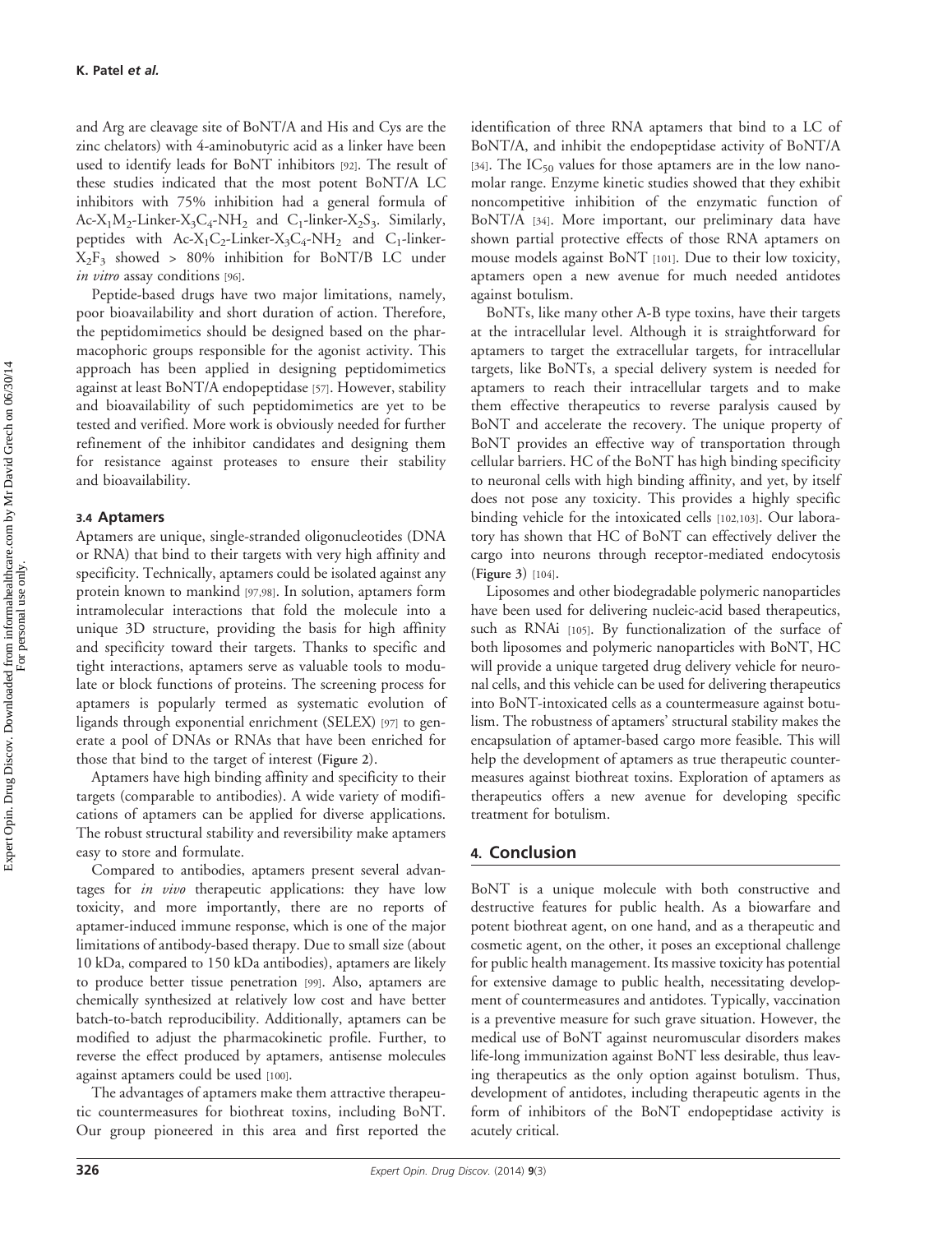<span id="page-8-0"></span>

Figure 2. Schematic representation of systematic evolution of ligands through exponential enrichment. A library of DNA or RNA molecules is incubated with the protein target, and those that bind to it are separated from the rest. The bound sequences will be amplified by polymerase chain reaction (PCR) (reverse transcription PCR in case of a RNA library). The selected pool then enters a new round of selection. During these iterative rounds of selection, the population evolves toward the sequences with strongest binding affinity with the protein target [[121](#page-14-0)].

A series of functionally diverse groups of inhibitors have been identified over the past decade or so ([Table 1](#page-9-0)). However, therapeutic candidates reported so far have several limitations, including limited therapeutic window, short half-life of the molecule, poor cell permeability, less bioavailability, toxicity of the molecules and poor ADME profile.

Inhibitors and drugs targeted at toxin binding, internalization and translocation have a very limited therapeutic window and thus have limited scope. Antibodies even with limited therapeutic window are the only effective antitoxins currently available for removing circulating BoNTs in patients. The US government has therefore invested millions of dollars in stockpiling both equine polyclonal and humanized mAbs. Smallmolecule inhibitors have been developed to disrupt toxin internalization and translocation by disrupting the acidification process of the endosomes. However, a relatively high concentration is needed for their effectiveness, and they affect many normal physiological processes, making their safety profile much less favorable. In addition, the therapeutic window is also relatively short when targeting this step. Therefore, the most sought-after step for designing antidotes against botulism is its intracellular endopeptidase activity, with a target to reverse the flaccid paralysis. However, no successful candidates have been developed as yet. Several inhibitor candidates have been identified within the past decade, but most of these did not show consistent results through in vitro, cellular, in situ and animal testing. For example, Eubanks et al. identified several inhibitor candidates from screening with in vitro endopeptidase activity [\[74](#page-12-0)], which were not effective in cell-based assay, and those effective in cell-based assay showed poor effectiveness in mouse bioassay.

## 5. Expert opinion

There are several major problems in advancing the molecules further as therapeutics against botulism. i) The molecules have shown unusual toxicity either at the cellular or animal levels. ii) Inconsistent efficacy has been observed under in vitro, cell and animal assay conditions [\[74](#page-12-0)]. iii) Usual problems of bioavailability with PSM group. Part of the reasons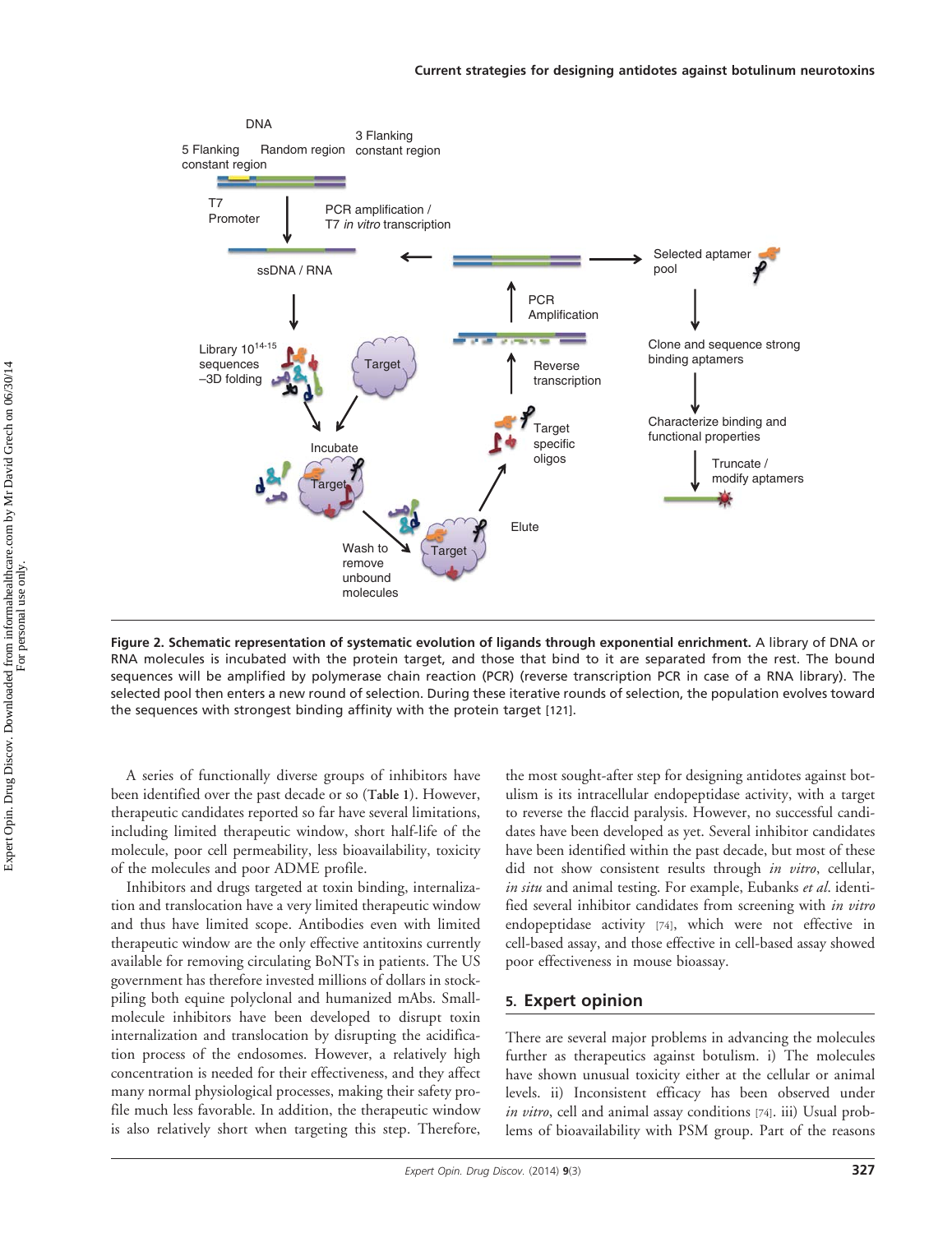<span id="page-9-0"></span>

Figure 3. Drug delivery vehicle consisting of recombinant HC linked with 10 kD dextran and Oregon Green 488 (green), and Cy3 (red) on rHC. (A) shows that 200 nM drug delivery vehicle was delivered into mouse spinal cord neurons, as demonstrated by both green fluorescence and red fluorescence (B).

Reproduced from [\[104](#page-13-0)] with permission of BioMed Central.

#### Table 1. Summary of therapeutic approaches to BoNT inhibition.

| Therapeutic (ref.)                                                                   | <b>Efficacy</b>                                                                                      | <b>Limitations</b>                                                                                                   |
|--------------------------------------------------------------------------------------|------------------------------------------------------------------------------------------------------|----------------------------------------------------------------------------------------------------------------------|
| Anti-botulinum neurotoxin (BoNT)<br>monoclonal antibodies (mAbs) [35]                | Effective in mice (in vivo toxin<br>neutralization when premixed with BoNT/<br>A prior to injection) | Three mAbs required (oligoclonal) for<br>adequate potency; limited post-exposure<br>utility                          |
| Receptor decoys [112,113]                                                            | Effective in nerve assays when premixed<br>prior to contact                                          | Coadministration of gangliosides required;<br>limited post-exposure utility                                          |
| Heavy chain inhibitors [43,44]                                                       | Effective in isolated mouse diaphragm<br>muscle twitch model                                         | Mechanism unclear; associated<br>cytotoxicity of antimalarials; no<br>post-exposure protection                       |
| Light chain<br>inhibitors - peptides [60,92,114,115]                                 | Efficacy demonstrated in vitro only                                                                  | Non-drug-like molecules with poor ADME<br>features                                                                   |
| Light chain inhibitors - non-peptidic small<br>molecules [57,59,64,78,80,91,116,117] | Efficacy in vitro and in neuronal cell<br>culture [118] or synaptosomes [119]                        | Higher potency with suitable ADME<br>properties needed. Inconsistent efficacy in<br>cell, animal and in vitro assays |

for these problems has been the use of either inappropriate substrate (peptide-based vs full-length protein substrate) or inappropriate form of the BoNT/A enzyme (several forms of truncated BoNT/A LCs) during the screening process. Even a few amino acid residue difference in the length of the LC results in a substantial difference in the catalytic constant  $K_{\text{cat}}$  [[106](#page-13-0)]. Using different form of substrate (peptide, fulllength, fusion protein) also makes substantial difference in the binding behavior. The inconsistent approaches used in the early stage of development have diminished the effort of finding effective antidotes and have wasted precious resources and time.

A major challenge in developing biologically consistent inhibitor against the endopeptidase activity of BoNT is the structurally flexible molten globule-like structure that the endopeptidase adapts under physiological conditions [\[107,108](#page-13-0)]. While the structure of several serotypes of BoNT (including the most potent type A) has been resolved by X-ray crystallography, the differences between solution structure and crystal structure make it difficult to use crystal structure as the sole guide for designing and modifying the inhibitors  $[66,73,84,109-111]$  $[66,73,84,109-111]$  $[66,73,84,109-111]$  $[66,73,84,109-111]$  $[66,73,84,109-111]$ .

In order to use the resources more effectively to speed up the development of antidotes, a streamlined process should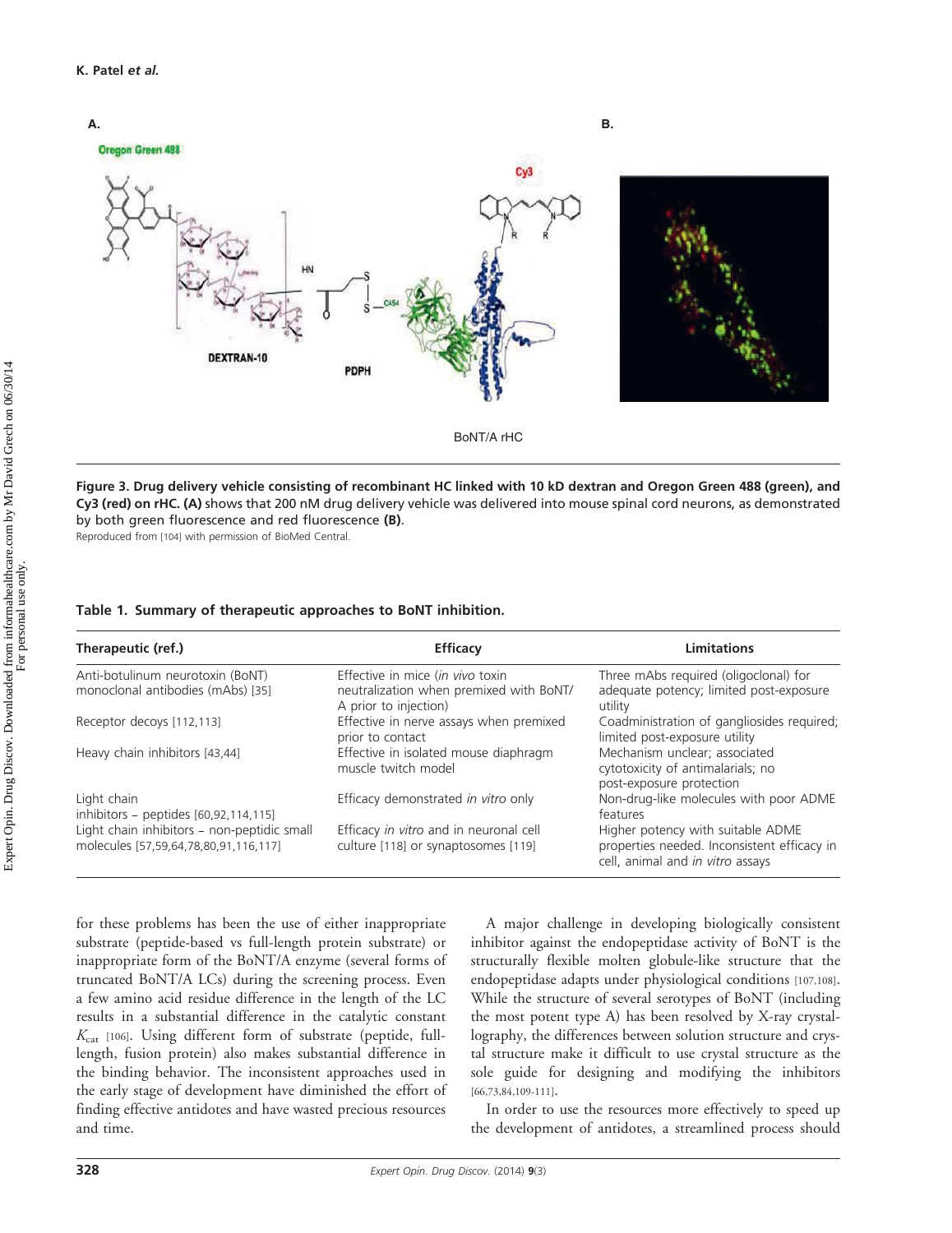<span id="page-10-0"></span>be applied by employing standardized reagents and assays (including substrates and toxins), with close collaborations between medicinal chemists and structural/biochemists with extensive knowledge on BoNT. The native toxin is preferred during the development, even though that would limit the available laboratories to carry out such research due to the restrictive regulations of tier 1 select agent for research with BoNT. During the early development, recombinant LC could be used, but the full-length LC should be employed, as it represents the enzymatic domain of the native toxin. Similarly, although peptide-based substrate can be used in early screening, full-length protein substrate, as well as native toxin, need to be used for validation of the leads at earlier stage.

Crystal structure of BoNT can be used to help in designing and modifying the lead inhibitors. However, precautions have to be taken to ensure the predictions are confirmed in solution-based assays. To this end, molecular dynamic modeling of toxin and its lead inhibitor candidates in solution state may provide more insight during inhibitor design and modification. Ex vivo cellular assays and animal models also need to be validated for confirmation studies on the leads and for preclinical study.

A major challenge for drug development (including the antidotes against botulism) is to increase the bioavailability of the molecule. Extensive formulation optimizations need to be involved as early as leads are identified. This is especially important for BoNT, as the target is at the intracellular level. The nanosizing can increase the solubility, dissolution, permeability and bioavailability, and the targeted delivery to intoxicated neurons is critical for effective antidotes against botulism.

Those streamlined approaches would be difficult for any single laboratory. Pharmaceutical companies may not have enough motivation to get into this area, because of the rarity of botulism. A more feasible approach could be to form a comprehensive consortium, including experts on BoNT, medicinal chemists, pharmacologists, structural biologists, formulation scientists and clinicians. By using an array of comprehensive approaches and collaboration from the multidisciplinary consortium, effective antidotes against botulism will be on the horizon soon.

## Declaration of interest

The work was in part supported by the University of Massachusetts, the National Institute of Health and Department of Defense. Authors declare no financial interest in the sources of support for this work.

## Bibliography

Papers of special note have been highlighted as either of interest ( $\bullet$ ) or of considerable interest  $(a)$  to readers.

- 1. Greenfield RA, Brown BR, HUtchis JB, et al. [Microbiological, biological, and](www.ncbi.nlm.nih.gov/pubmed/12074487?dopt=Abstract) [chemical weapons of warfare and](www.ncbi.nlm.nih.gov/pubmed/12074487?dopt=Abstract) [terrorism.](www.ncbi.nlm.nih.gov/pubmed/12074487?dopt=Abstract) Am J Med Sci 2002;323(6):326-40
- 2. Singh BR. [Intimate details of the most](www.ncbi.nlm.nih.gov/pubmed/10932240?dopt=Abstract) [poisonous poison.](www.ncbi.nlm.nih.gov/pubmed/10932240?dopt=Abstract) Nat Struct Biol 2000;7(8):617-19
- 3. Arnon SS, Schechter R, Inglesby TV, et al. [Botulinum toxin as a biological](www.ncbi.nlm.nih.gov/pubmed/11209178?dopt=Abstract) [weapon: medical and public health](www.ncbi.nlm.nih.gov/pubmed/11209178?dopt=Abstract) [management.](www.ncbi.nlm.nih.gov/pubmed/11209178?dopt=Abstract) JAMA 2001;285(8):1059-70
- 4. Benefield DA, Dessain SK, Shine N, et al. [Molecular assembly of botulinum](www.ncbi.nlm.nih.gov/pubmed/23509303?dopt=Abstract) [neurotoxin progenitor complexes](www.ncbi.nlm.nih.gov/pubmed/23509303?dopt=Abstract). Proc Natl Acad Sci USA 2013;110(14):5630-5
- 5. Lee K, Gu S, Jin L, et al. [Structure of a](www.ncbi.nlm.nih.gov/pubmed/24130488?dopt=Abstract) [bimodular botulinum neurotoxin](www.ncbi.nlm.nih.gov/pubmed/24130488?dopt=Abstract) [complex provides insights into its oral](www.ncbi.nlm.nih.gov/pubmed/24130488?dopt=Abstract) [toxicity](www.ncbi.nlm.nih.gov/pubmed/24130488?dopt=Abstract). PLoS Pathog 2013;9(10):e1003690
- 6. Dekleva ML, DasGupta BR. [Nicking of](www.ncbi.nlm.nih.gov/pubmed/2667520?dopt=Abstract) [single chain Clostridium botulinum type](www.ncbi.nlm.nih.gov/pubmed/2667520?dopt=Abstract)

[A neurotoxin by an endogenous protease](www.ncbi.nlm.nih.gov/pubmed/2667520?dopt=Abstract). Biochem Biophys Res Commun 1989;162(2):767-72

- 7. Singh BR. [Botulinum neurotoxin](www.ncbi.nlm.nih.gov/pubmed/16785103?dopt=Abstract) [structure, engineering, and novel cellular](www.ncbi.nlm.nih.gov/pubmed/16785103?dopt=Abstract) [trafficking and targeting](www.ncbi.nlm.nih.gov/pubmed/16785103?dopt=Abstract). Neurotox Res 2006;9(2-3):73-92
- 8. Montecucco C. How do tetanus and botulinum toxins bind to neuronal membranes? Trends Biochem Sci 1986;11(8):314-17
- 9. Montecucco C, Schiavo G. [Structure and](www.ncbi.nlm.nih.gov/pubmed/8771234?dopt=Abstract) [function of tetanus and botulinum](www.ncbi.nlm.nih.gov/pubmed/8771234?dopt=Abstract) [neurotoxins.](www.ncbi.nlm.nih.gov/pubmed/8771234?dopt=Abstract) Q Rev Biophys 1995;28(4):423-72
- . This paper described the dual receptor model for the binding of BoNTs to neuronal membranes, which could become target for antidote development.
- 10. Montecucco C, Rossetto O, Schiavo G. [Presynaptic receptor arrays for clostridial](www.ncbi.nlm.nih.gov/pubmed/15381192?dopt=Abstract) [neurotoxins.](www.ncbi.nlm.nih.gov/pubmed/15381192?dopt=Abstract) Trends Microbiol 2004;12(10):442-6
- 11. Dong M, Thompson AA, Fan Y, et al. [Glycosylated SV2A and SV2B mediate](www.ncbi.nlm.nih.gov/pubmed/18815274?dopt=Abstract) [the entry of botulinum neurotoxin E into](www.ncbi.nlm.nih.gov/pubmed/18815274?dopt=Abstract) [neurons](www.ncbi.nlm.nih.gov/pubmed/18815274?dopt=Abstract). Mol Biol Cell 2008;19(12):5226-37
- 12. Chai Q, Arndt JW, Dong M, et al. [Structural basis of cell surface receptor](www.ncbi.nlm.nih.gov/pubmed/17167418?dopt=Abstract) [recognition by botulinum neurotoxin B](www.ncbi.nlm.nih.gov/pubmed/17167418?dopt=Abstract). Nature 2006;444(7122):1096-100
- 13. Peng L, Tepp WH, Johnson EA, et al. [Botulinum neurotoxin D uses synaptic](www.ncbi.nlm.nih.gov/pubmed/21483489?dopt=Abstract) [vesicle protein SV2 and gangliosides as](www.ncbi.nlm.nih.gov/pubmed/21483489?dopt=Abstract) [receptors](www.ncbi.nlm.nih.gov/pubmed/21483489?dopt=Abstract). PLoS Pathog 2011;7(3):e1002008
- 14. Dong M, Yeh F, Tepp WH, et al. [SV2 is the protein receptor for](www.ncbi.nlm.nih.gov/pubmed/16543415?dopt=Abstract) [botulinum neurotoxin A.](www.ncbi.nlm.nih.gov/pubmed/16543415?dopt=Abstract) Science 2006;312(5773):p592-6
- This article idenfied for the first time the protein receptor for BoNT/A.
- 15. Jacky BP, Garay PE, Dupuy J, et al. [Identification of fibroblast growth factor](www.ncbi.nlm.nih.gov/pubmed/23696738?dopt=Abstract) [receptor 3 \(FGFR3\) as a protein receptor](www.ncbi.nlm.nih.gov/pubmed/23696738?dopt=Abstract) [for botulinum neurotoxin serotype](www.ncbi.nlm.nih.gov/pubmed/23696738?dopt=Abstract) [A \(BoNT/A\)](www.ncbi.nlm.nih.gov/pubmed/23696738?dopt=Abstract). PLoS Pathog 2013;9(5):e1003369
- 16. Kukreja RV, Sharma SK, Singh BR. [Molecular basis of activation of](www.ncbi.nlm.nih.gov/pubmed/20178376?dopt=Abstract) [endopeptidase activity of botulinum](www.ncbi.nlm.nih.gov/pubmed/20178376?dopt=Abstract) [neurotoxin type E.](www.ncbi.nlm.nih.gov/pubmed/20178376?dopt=Abstract) Biochemistry 2010;49(11):2510-19
- 17. Montal M. [Botulinum neurotoxin:](www.ncbi.nlm.nih.gov/pubmed/20233039?dopt=Abstract) [a marvel of protein design](www.ncbi.nlm.nih.gov/pubmed/20233039?dopt=Abstract). Annu Rev Biochem 2010;79:591-617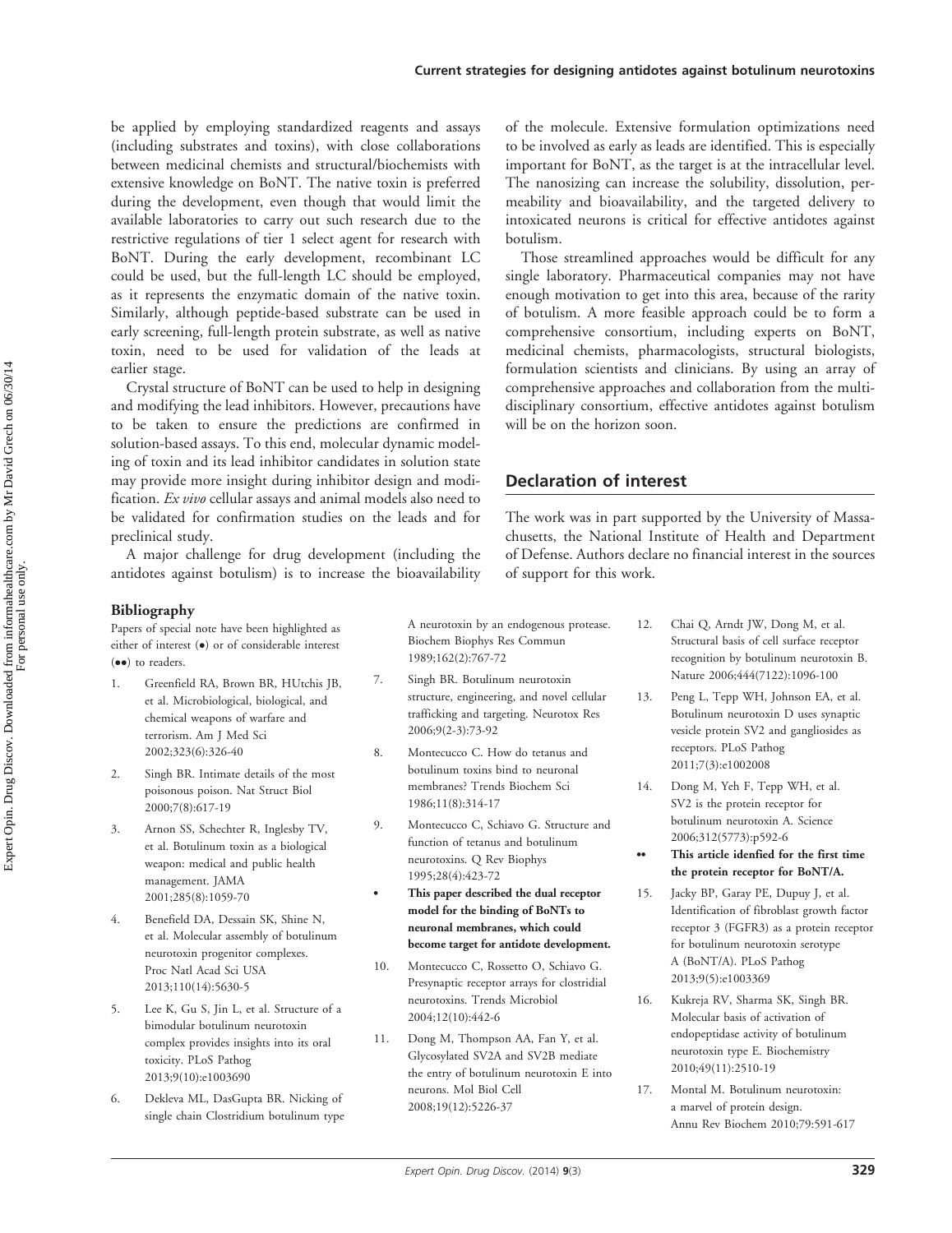- <span id="page-11-0"></span>18. Singh BR, Thirunavukkarsu N, Ghosal K, et al. [Clostridial neurotoxins](www.ncbi.nlm.nih.gov/pubmed/20346386?dopt=Abstract) [as a drug delivery vehicle targeting](www.ncbi.nlm.nih.gov/pubmed/20346386?dopt=Abstract) [nervous system.](www.ncbi.nlm.nih.gov/pubmed/20346386?dopt=Abstract) Biochimie 2010;92(9):1252-9
- 19. Binz T, Blasi J, Yamasaki S, et al. [Proteolysis of SNAP-25 by types E and](www.ncbi.nlm.nih.gov/pubmed/8294407?dopt=Abstract) [A botulinal neurotoxins](www.ncbi.nlm.nih.gov/pubmed/8294407?dopt=Abstract). J Biol Chem 1994;269(3):1617-20
- 20. Blasi J, Chapman ER, Link E, et al. [Botulinum neurotoxin A selectively](www.ncbi.nlm.nih.gov/pubmed/8103915?dopt=Abstract) [cleaves the synaptic protein SNAP-25](www.ncbi.nlm.nih.gov/pubmed/8103915?dopt=Abstract). Nature 1993;365(6442):160-3
- This was the first report that identified the neuronal substrate for BoNT/A.
- 21. Foran P, Lawrence GW, Shone CC, et al. [Botulinum neurotoxin C1 cleaves](www.ncbi.nlm.nih.gov/pubmed/8611567?dopt=Abstract) [both syntaxin and SNAP-25 in intact](www.ncbi.nlm.nih.gov/pubmed/8611567?dopt=Abstract) [and permeabilized chromaffin cells:](www.ncbi.nlm.nih.gov/pubmed/8611567?dopt=Abstract) [correlation with its blockade of](www.ncbi.nlm.nih.gov/pubmed/8611567?dopt=Abstract) [catecholamine release](www.ncbi.nlm.nih.gov/pubmed/8611567?dopt=Abstract). Biochemistry 1996;35(8):2630-6
- 22. Schiavo G, Poulain B, Rossetto O, et al. [Tetanus toxin is a zinc protein and its](www.ncbi.nlm.nih.gov/pubmed/1396558?dopt=Abstract) [inhibition of neurotransmitter release and](www.ncbi.nlm.nih.gov/pubmed/1396558?dopt=Abstract) [protease activity depend on zinc.](www.ncbi.nlm.nih.gov/pubmed/1396558?dopt=Abstract) EMBO J 1992;11(10):3577-83
- 23. Schiavo G, Benfenati F, Rossetto O, et al. [Tetanus and botulinum-B](www.ncbi.nlm.nih.gov/pubmed/1331807?dopt=Abstract) [neurrotoxins block neurotransmitter](www.ncbi.nlm.nih.gov/pubmed/1331807?dopt=Abstract) [release by proteolytic cleavage of](www.ncbi.nlm.nih.gov/pubmed/1331807?dopt=Abstract) [synaptobrevin](www.ncbi.nlm.nih.gov/pubmed/1331807?dopt=Abstract). Nature 1992;359(29):832-5
- 24. Schiavo G, Rossetto O, Catsics S, et al. [Identification of the nerve terminal](www.ncbi.nlm.nih.gov/pubmed/8226912?dopt=Abstract) [targets of botulinum neurotoxin serotypes](www.ncbi.nlm.nih.gov/pubmed/8226912?dopt=Abstract) [A, D, and E](www.ncbi.nlm.nih.gov/pubmed/8226912?dopt=Abstract). J Biol Chem 1993;268(32):23784-7
- This article for the first time identified the endopeptidase activity of BoNT, along with synaptobrevin the substrate for BoNT/B. This report led to development of endopeptidase assay for BoNT/B, as well as eventually other serotypes of BoNT.
- 25. Schiavo G, Malizio C, Trimble WS, et al. [Botulinum G neurotoxin cleaves](www.ncbi.nlm.nih.gov/pubmed/8051110?dopt=Abstract) [VAMP/synaptobrevin at a single Ala-Ala](www.ncbi.nlm.nih.gov/pubmed/8051110?dopt=Abstract) [peptide bond.](www.ncbi.nlm.nih.gov/pubmed/8051110?dopt=Abstract) J Biol Chem 1994;269(32):20213-16
- 26. Yamasaki S, Baumeister A, Binz T, et al. [Cleavage of members of the](www.ncbi.nlm.nih.gov/pubmed/8175689?dopt=Abstract) [synaptobrevin/VAMP family by types D](www.ncbi.nlm.nih.gov/pubmed/8175689?dopt=Abstract) [and F botulinal neurotoxins and tetanus](www.ncbi.nlm.nih.gov/pubmed/8175689?dopt=Abstract) [toxin.](www.ncbi.nlm.nih.gov/pubmed/8175689?dopt=Abstract) J Biol Chem 1994;269(17):12764-672
- 27. Schiavo G, Shone CC, Bennet MK, et al. [Botulinum neurotoxin type C](www.ncbi.nlm.nih.gov/pubmed/7737992?dopt=Abstract)

[cleaves a single Lys-Ala bond within the](www.ncbi.nlm.nih.gov/pubmed/7737992?dopt=Abstract) [carboxyl-terminal region of syntaxins](www.ncbi.nlm.nih.gov/pubmed/7737992?dopt=Abstract). J Biol Chem 1995;270(18):10566-70

- 28. Francisco AM, Arnon SS. Clinical mimics of infant botulism. Pediatrics 2007;119(4):826-8
- 29. Cherington M. [Clinical spectrum of](www.ncbi.nlm.nih.gov/pubmed/9585323?dopt=Abstract) [botulism](www.ncbi.nlm.nih.gov/pubmed/9585323?dopt=Abstract). Muscle Nerve 1998;21(6):701-10
- 30. Rosenbloom M, et al. [Biological and](www.ncbi.nlm.nih.gov/pubmed/11782813?dopt=Abstract) [chemical agents: a brief synopsis.](www.ncbi.nlm.nih.gov/pubmed/11782813?dopt=Abstract) Am J Ther 2002;9(1):5-14
- 31. Sobel J. [Botulism](www.ncbi.nlm.nih.gov/pubmed/16163636?dopt=Abstract). Clin Infect Dis 2005;41(8):1167-73
- 32. Hallett M, Albanese A, Dressler D, et al. [Evidence-based review and assessment of](www.ncbi.nlm.nih.gov/pubmed/23380701?dopt=Abstract) [botulinum neurotoxin for the treatment](www.ncbi.nlm.nih.gov/pubmed/23380701?dopt=Abstract) [of movement disorders](www.ncbi.nlm.nih.gov/pubmed/23380701?dopt=Abstract). Toxicon 2013;67:94-114
- 33. Cai S, Singh BR. [Strategies to design](www.ncbi.nlm.nih.gov/pubmed/17346211?dopt=Abstract) [inhibitors of Clostridium botulinum](www.ncbi.nlm.nih.gov/pubmed/17346211?dopt=Abstract) [neurotoxins.](www.ncbi.nlm.nih.gov/pubmed/17346211?dopt=Abstract) Infect Disord Drug Targets 2007;7(1):47-57
- 34. Chang TW, Blank M, JAnardhanan P, et al. [In vitro selection of RNA aptamers](www.ncbi.nlm.nih.gov/pubmed/20452328?dopt=Abstract) [that inhibit the activity of type](www.ncbi.nlm.nih.gov/pubmed/20452328?dopt=Abstract) [A botulinum neurotoxin](www.ncbi.nlm.nih.gov/pubmed/20452328?dopt=Abstract). Biochem Biophys Res Commun 2010;396(4):854-60
- 35. Nowakowski A, Wang C, Powersw DB, et al. [Potent neutralization of botulinum](www.ncbi.nlm.nih.gov/pubmed/12177434?dopt=Abstract) [neurotoxin by recombinant oligoclonal](www.ncbi.nlm.nih.gov/pubmed/12177434?dopt=Abstract) [antibody](www.ncbi.nlm.nih.gov/pubmed/12177434?dopt=Abstract). Proc Natl Acad Sci USA 2002;99(17):11346-50
- 36. Marks JD. [Deciphering antibody](www.ncbi.nlm.nih.gov/pubmed/15027061?dopt=Abstract) [properties that lead to potent botulinum](www.ncbi.nlm.nih.gov/pubmed/15027061?dopt=Abstract) [neurotoxin neutralization](www.ncbi.nlm.nih.gov/pubmed/15027061?dopt=Abstract). Mov Disord 2004;19(Suppl 8):S101-8
- . This article describes effective use of mAbs as antitoxins to neutralize circulating antibodies in the patient's blood.
- 37. Thanongsaksrikul J, Chaicumpa W. Botulinum neurotoxins and botulism: a novel therapeutic approach. Toxins (Basel) 2011;3(5):469-88
- 38. Leeson PD, Springthorpe B. The influence of drug-like concepts on decision-making in medicinal chemistry. Nat Rev Drug Discov 2007;6(11):881-90
- 39. Veber DF, Johnson SR, Cheng HY, et al. [Molecular properties that influence](www.ncbi.nlm.nih.gov/pubmed/12036371?dopt=Abstract) [the oral bioavailability of drug](www.ncbi.nlm.nih.gov/pubmed/12036371?dopt=Abstract) [candidates](www.ncbi.nlm.nih.gov/pubmed/12036371?dopt=Abstract). J Med Chem 2002;45(12):2615-23
- 40. Bakry N, Kamata Y, Simpson LL. [Lectins from Triticum vulgaris and](www.ncbi.nlm.nih.gov/pubmed/1653841?dopt=Abstract) [Limax flavus are universal antagonists of](www.ncbi.nlm.nih.gov/pubmed/1653841?dopt=Abstract) [botulinum neurotoxin and tetanus toxin](www.ncbi.nlm.nih.gov/pubmed/1653841?dopt=Abstract). J Pharmacol Exp Ther 1991;258(3):830-6
- 41. Eswaramoorthy S, Kumaran D, Swaminathan S. [Crystallographic](www.ncbi.nlm.nih.gov/pubmed/11679763?dopt=Abstract) [evidence for doxorubicin binding to the](www.ncbi.nlm.nih.gov/pubmed/11679763?dopt=Abstract) [receptor-binding site in Clostridium](www.ncbi.nlm.nih.gov/pubmed/11679763?dopt=Abstract) [botulinum neurotoxin B](www.ncbi.nlm.nih.gov/pubmed/11679763?dopt=Abstract). Acta Crystallogr D Biol Crystallogr 2001;57(Pt 11):1743-6
- 42. Simpson LL. [Ammonium chloride and](www.ncbi.nlm.nih.gov/pubmed/6864519?dopt=Abstract) [methylamine hydrochloride antagonize](www.ncbi.nlm.nih.gov/pubmed/6864519?dopt=Abstract) [clostridial neurotoxins.](www.ncbi.nlm.nih.gov/pubmed/6864519?dopt=Abstract) J Pharmacol Exp Ther 1983;225(3):546-52
- This article describes first use of reagents that prevented acidification of endosome, and thus, translocation of BoNT into nerve cystosol.
- 43. Deshpande SS, Sheridan RE, Adle M. [Efficacy of certain quinolines as](www.ncbi.nlm.nih.gov/pubmed/9080598?dopt=Abstract) [pharmacological antagonists in](www.ncbi.nlm.nih.gov/pubmed/9080598?dopt=Abstract) [botulinum neurotoxin poisoning.](www.ncbi.nlm.nih.gov/pubmed/9080598?dopt=Abstract) Toxicon 1997;35(3):433-45
- 44. Sheridan RE, Deshpande SS, Nicholson JD, et al. [Structural features](www.ncbi.nlm.nih.gov/pubmed/9403967?dopt=Abstract) [of aminoquinolines necessary for](www.ncbi.nlm.nih.gov/pubmed/9403967?dopt=Abstract) [antagonist activity against botulinum](www.ncbi.nlm.nih.gov/pubmed/9403967?dopt=Abstract) [neurotoxin](www.ncbi.nlm.nih.gov/pubmed/9403967?dopt=Abstract). Toxicon 1997;35(9):1439-51
- 45. Simpson LL, Coffield JA, Bakry N. [Chelation of zinc antagonizes the](www.ncbi.nlm.nih.gov/pubmed/8246147?dopt=Abstract) [neuromuscular blocking properties of the](www.ncbi.nlm.nih.gov/pubmed/8246147?dopt=Abstract) [seven serotypes of botulinum neurotoxin](www.ncbi.nlm.nih.gov/pubmed/8246147?dopt=Abstract) [as well as tetanus toxin.](www.ncbi.nlm.nih.gov/pubmed/8246147?dopt=Abstract) J Pharmacol Exp Ther 1993;267(2):720-7
- 46. Sheridan RE, Deshpande SS. [Interactions](www.ncbi.nlm.nih.gov/pubmed/7570639?dopt=Abstract) [between heavy metal chelators and](www.ncbi.nlm.nih.gov/pubmed/7570639?dopt=Abstract) [botulinum neurotoxins at the mouse](www.ncbi.nlm.nih.gov/pubmed/7570639?dopt=Abstract) [neuromuscular junction.](www.ncbi.nlm.nih.gov/pubmed/7570639?dopt=Abstract) Toxicon 1995;33(4):539-49
- 47. Simpson LL. [The interaction between](www.ncbi.nlm.nih.gov/pubmed/6283072?dopt=Abstract) [aminoquinolines and presynaptically](www.ncbi.nlm.nih.gov/pubmed/6283072?dopt=Abstract) [acting neurotoxins](www.ncbi.nlm.nih.gov/pubmed/6283072?dopt=Abstract). J Pharmacol Exp Ther 1982;222(1):43-8
- 48. Simpson LL, Coffield JA, Bakry N. [Inhibition of vacuolar adenosine](www.ncbi.nlm.nih.gov/pubmed/8169833?dopt=Abstract) [triphosphatase antagonizes the effects of](www.ncbi.nlm.nih.gov/pubmed/8169833?dopt=Abstract) [clostridial neurotoxins but not](www.ncbi.nlm.nih.gov/pubmed/8169833?dopt=Abstract) [phospholipase A2 neurotoxins.](www.ncbi.nlm.nih.gov/pubmed/8169833?dopt=Abstract) J Pharmacol Exp Ther 1994;269(1):256-62
- 49. Li MF, Shi YL. [Toosendanin interferes](www.ncbi.nlm.nih.gov/pubmed/16364212?dopt=Abstract) [with pore formation of botulinum toxin](www.ncbi.nlm.nih.gov/pubmed/16364212?dopt=Abstract) [type A in PC12 cell membrane](www.ncbi.nlm.nih.gov/pubmed/16364212?dopt=Abstract). Acta Pharmacol Sin 2006;27(1):66-70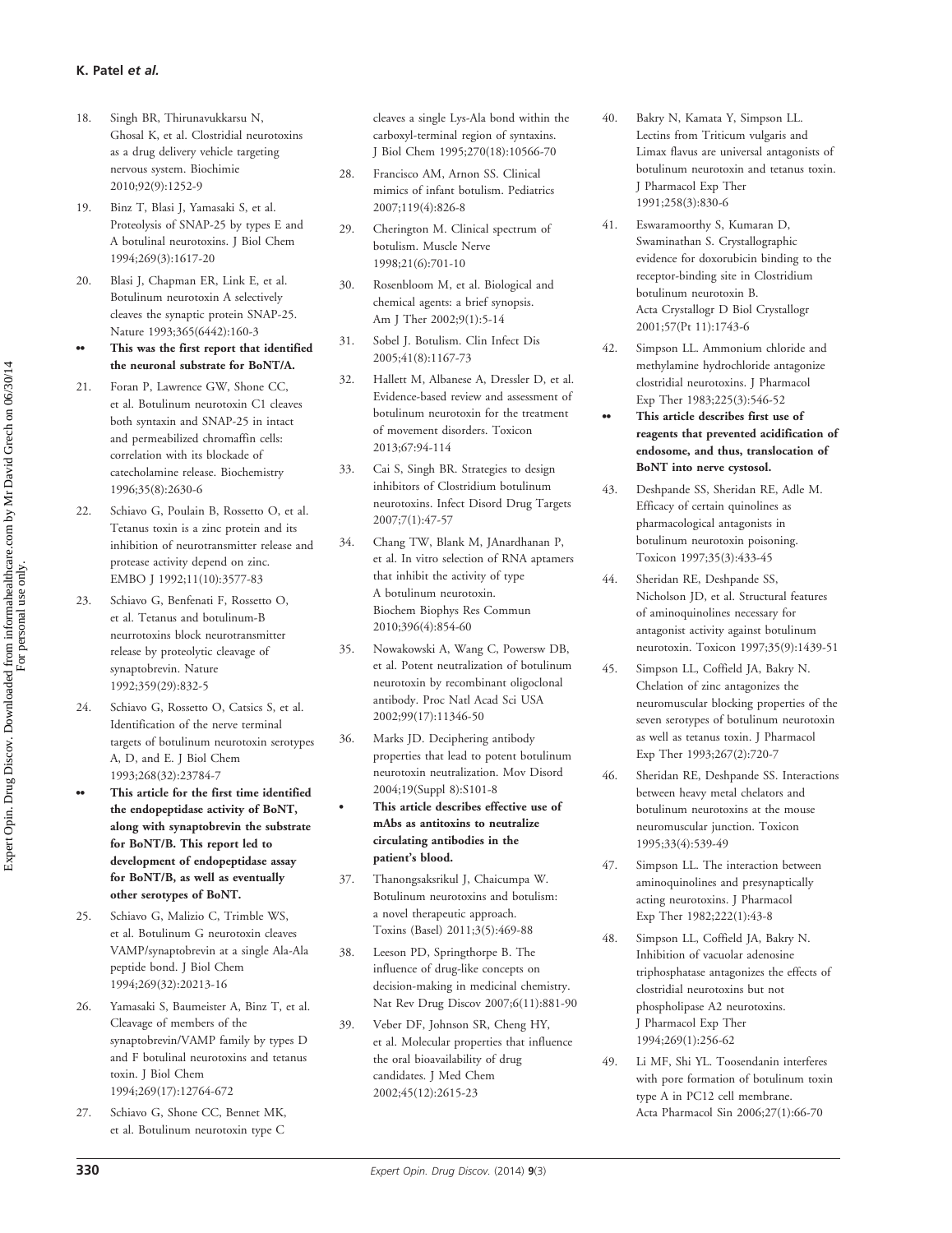#### Current strategies for designing antidotes against botulinum neurotoxins

- <span id="page-12-0"></span>50. Shi YL, Li MF. [Biological effects of](www.ncbi.nlm.nih.gov/pubmed/17363132?dopt=Abstract) [toosendanin, a triterpenoid extracted](www.ncbi.nlm.nih.gov/pubmed/17363132?dopt=Abstract) [from Chinese traditional medicine](www.ncbi.nlm.nih.gov/pubmed/17363132?dopt=Abstract). Prog Neurobiol 2007;82(1):1-10
- 51. Fischer A, Nakai Y, Eubanks LM, et al. [Bimodal modulation of the botulinum](www.ncbi.nlm.nih.gov/pubmed/19164566?dopt=Abstract) [neurotoxin protein-conducting channel.](www.ncbi.nlm.nih.gov/pubmed/19164566?dopt=Abstract) Proc Natl Acad Sci USA 2009;106(5):1330-5
- 52. Sheridan RE. [Protonophore antagonism](www.ncbi.nlm.nih.gov/pubmed/8875772?dopt=Abstract) [of botulinum toxin in mouse muscle.](www.ncbi.nlm.nih.gov/pubmed/8875772?dopt=Abstract) Toxicon 1996;34(8):849-55
- 53. Keller JE, Cai F, Neale EA. [Uptake of](www.ncbi.nlm.nih.gov/pubmed/14717608?dopt=Abstract) [botulinum neurotoxin into cultured](www.ncbi.nlm.nih.gov/pubmed/14717608?dopt=Abstract) [neurons.](www.ncbi.nlm.nih.gov/pubmed/14717608?dopt=Abstract) Biochemistry 2004;43(2):526-32
- 54. Simpson LL. [A preclinical evaluation of](www.ncbi.nlm.nih.gov/pubmed/3011675?dopt=Abstract) [aminopyridines as putative therapeutic](www.ncbi.nlm.nih.gov/pubmed/3011675?dopt=Abstract) [agents in the treatment of botulism.](www.ncbi.nlm.nih.gov/pubmed/3011675?dopt=Abstract) Infect Immun 1986;52(3):858-62
- 55. Adler M, Deshpande SS, Apland JP, et al. [Reversal of BoNT/A-mediated](www.ncbi.nlm.nih.gov/pubmed/22841859?dopt=Abstract) [inhibition of muscle paralysis by](www.ncbi.nlm.nih.gov/pubmed/22841859?dopt=Abstract) [3,4-diaminopyridine and roscovitine in](www.ncbi.nlm.nih.gov/pubmed/22841859?dopt=Abstract) [mouse phrenic nerve-hemidiaphragm](www.ncbi.nlm.nih.gov/pubmed/22841859?dopt=Abstract) [preparations](www.ncbi.nlm.nih.gov/pubmed/22841859?dopt=Abstract). Neurochem Int 2012;61(6):866-73
- 56. Cai S, Lindo P, Park JB, et al. [The](www.ncbi.nlm.nih.gov/pubmed/20003913?dopt=Abstract) [identification and biochemical](www.ncbi.nlm.nih.gov/pubmed/20003913?dopt=Abstract) [characterization of drug-like compounds](www.ncbi.nlm.nih.gov/pubmed/20003913?dopt=Abstract) [that inhibit botulinum neurotoxin](www.ncbi.nlm.nih.gov/pubmed/20003913?dopt=Abstract) [serotype A endopeptidase activity.](www.ncbi.nlm.nih.gov/pubmed/20003913?dopt=Abstract) Toxicon 2010;55(4):818-26
- 57. Burnett JC, Schmjidt JJ, McGrath CF, et al. [Conformational sampling of the](www.ncbi.nlm.nih.gov/pubmed/15598556?dopt=Abstract) [botulinum neurotoxin serotype A light](www.ncbi.nlm.nih.gov/pubmed/15598556?dopt=Abstract) [chain: implications for inhibitor binding.](www.ncbi.nlm.nih.gov/pubmed/15598556?dopt=Abstract) Bioorg Med Chem 2005;13(2):333-41
- 58. Tang J, Park JG, Millard CB, et al. [Computer-aided lead optimization:](www.ncbi.nlm.nih.gov/pubmed/17712409?dopt=Abstract) [improved small-molecule inhibitor of the](www.ncbi.nlm.nih.gov/pubmed/17712409?dopt=Abstract) [zinc endopeptidase of botulinum](www.ncbi.nlm.nih.gov/pubmed/17712409?dopt=Abstract) [neurotoxin serotype A.](www.ncbi.nlm.nih.gov/pubmed/17712409?dopt=Abstract) PLoS One 2007;2(8):e761
- 59. Boldt GE, Kennedy JP, Janda KD. [Identification of a potent botulinum](www.ncbi.nlm.nih.gov/pubmed/16597152?dopt=Abstract) [neurotoxin a protease inhibitor using](www.ncbi.nlm.nih.gov/pubmed/16597152?dopt=Abstract) [in situ lead identification chemistry.](www.ncbi.nlm.nih.gov/pubmed/16597152?dopt=Abstract) Org Lett 2006;8(8):1729-32
- 60. Schmidt JJ, Stafford RG. [A high-affinity](www.ncbi.nlm.nih.gov/pubmed/12482605?dopt=Abstract) [competitive inhibitor of type](www.ncbi.nlm.nih.gov/pubmed/12482605?dopt=Abstract) [A botulinum neurotoxin protease](www.ncbi.nlm.nih.gov/pubmed/12482605?dopt=Abstract) [activity](www.ncbi.nlm.nih.gov/pubmed/12482605?dopt=Abstract). FEBS Lett 2002;532(3):423-6
- 61. Kumaran D, Rawat R, Ludivico ML, et al. [Structure- and substrate-based](www.ncbi.nlm.nih.gov/pubmed/18434312?dopt=Abstract) [inhibitor design for Clostridium](www.ncbi.nlm.nih.gov/pubmed/18434312?dopt=Abstract)

[botulinum neurotoxin serotype A](www.ncbi.nlm.nih.gov/pubmed/18434312?dopt=Abstract). J Biol Chem 2008;283(27):18883-91

- 62. Schmidt JJ, Stafford RG, Millard CB. [High-throughput assays for botulinum](www.ncbi.nlm.nih.gov/pubmed/11520041?dopt=Abstract) [neurotoxin proteolytic activity: serotypes](www.ncbi.nlm.nih.gov/pubmed/11520041?dopt=Abstract) [A, B, D, and F.](www.ncbi.nlm.nih.gov/pubmed/11520041?dopt=Abstract) Anal Biochem 2001;296(1):130-7
- 63. Anne C, Cornille F, Lenoir C, et al. [High-throughput fluorogenic assay for](www.ncbi.nlm.nih.gov/pubmed/11401299?dopt=Abstract) [determination of botulinum type B](www.ncbi.nlm.nih.gov/pubmed/11401299?dopt=Abstract) [neurotoxin protease activity.](www.ncbi.nlm.nih.gov/pubmed/11401299?dopt=Abstract) Anal Biochem 2001;291(2):253-61
- 64. Burnett JC, Schmidt JJ, Stafford RG, et al. [Novel small molecule inhibitors of](www.ncbi.nlm.nih.gov/pubmed/14511652?dopt=Abstract) [botulinum neurotoxin A metalloprotease](www.ncbi.nlm.nih.gov/pubmed/14511652?dopt=Abstract) [activity.](www.ncbi.nlm.nih.gov/pubmed/14511652?dopt=Abstract) Biochem Biophys Res Commun 2003;310(1):84-93
- .. This is the first article describing pharmacophore against BoNT endopeptidase.
- 65. Burnett JC, Li B, Pai R, et al. [Analysis](www.ncbi.nlm.nih.gov/pubmed/21103387?dopt=Abstract) [of botulinum neurotoxin serotype](www.ncbi.nlm.nih.gov/pubmed/21103387?dopt=Abstract) [A metalloprotease inhibitors: analogs of a](www.ncbi.nlm.nih.gov/pubmed/21103387?dopt=Abstract) [chemotype for therapeutic development](www.ncbi.nlm.nih.gov/pubmed/21103387?dopt=Abstract) [in the context of a three-zone](www.ncbi.nlm.nih.gov/pubmed/21103387?dopt=Abstract) [pharmacophore.](www.ncbi.nlm.nih.gov/pubmed/21103387?dopt=Abstract) Open Access Bioinformatics 2010;2010(2):11-18
- 66. Burnett JC, Ruthel G, Stegmann CM, et al. [Inhibition of metalloprotease](www.ncbi.nlm.nih.gov/pubmed/17092934?dopt=Abstract) [botulinum serotype A from a](www.ncbi.nlm.nih.gov/pubmed/17092934?dopt=Abstract) [pseudo-peptide binding mode to a small](www.ncbi.nlm.nih.gov/pubmed/17092934?dopt=Abstract) [molecule that is active in primary](www.ncbi.nlm.nih.gov/pubmed/17092934?dopt=Abstract) [neurons](www.ncbi.nlm.nih.gov/pubmed/17092934?dopt=Abstract). J Biol Chem 2007;282(7):5004-14
- 67. Li B, Pai R, Cardinale SC, et al. [Synthesis and biological evaluation of](www.ncbi.nlm.nih.gov/pubmed/20155918?dopt=Abstract) [botulinum neurotoxin a protease](www.ncbi.nlm.nih.gov/pubmed/20155918?dopt=Abstract) [inhibitors](www.ncbi.nlm.nih.gov/pubmed/20155918?dopt=Abstract). J Med Chem 2010;53(5):2264-76
- 68. Pang YP, Vummenthala A, Mishra RK, et al. [Potent new small-molecule](www.ncbi.nlm.nih.gov/pubmed/19901994?dopt=Abstract) [inhibitor of botulinum neurotoxin](www.ncbi.nlm.nih.gov/pubmed/19901994?dopt=Abstract) [serotype A endopeptidase developed by](www.ncbi.nlm.nih.gov/pubmed/19901994?dopt=Abstract) [synthesis-based computer-aided molecular](www.ncbi.nlm.nih.gov/pubmed/19901994?dopt=Abstract) [design](www.ncbi.nlm.nih.gov/pubmed/19901994?dopt=Abstract). PLoS One 2009;4(11):e7730
- This is one of the first articles that regarded in silico screening for identifying inhibitors against BoNT endopeptidase.
- 69. Pang YP, Davis J, Wang S, et al. [Small](www.ncbi.nlm.nih.gov/pubmed/20405003?dopt=Abstract) [molecules showing significant protection](www.ncbi.nlm.nih.gov/pubmed/20405003?dopt=Abstract) [of mice against botulinum neurotoxin](www.ncbi.nlm.nih.gov/pubmed/20405003?dopt=Abstract) [serotype A](www.ncbi.nlm.nih.gov/pubmed/20405003?dopt=Abstract). PLoS One 2010;5(4):e10129
- 70. Roxas-Duncan V, Enyedy I, Montgomery VA, et al. [Identification](www.ncbi.nlm.nih.gov/pubmed/19528275?dopt=Abstract) [and biochemical characterization of](www.ncbi.nlm.nih.gov/pubmed/19528275?dopt=Abstract) [small-molecule inhibitors of Clostridium](www.ncbi.nlm.nih.gov/pubmed/19528275?dopt=Abstract) [botulinum neurotoxin serotype A](www.ncbi.nlm.nih.gov/pubmed/19528275?dopt=Abstract).

Antimicrob Agents Chemother 2009;53(8):3478-86

- 71. Singh P, Singh MK, Chaudhary D, et al. [Small-molecule quinolinol inhibitor](www.ncbi.nlm.nih.gov/pubmed/23071727?dopt=Abstract) [identified provides protection against](www.ncbi.nlm.nih.gov/pubmed/23071727?dopt=Abstract) [BoNT/A in mice.](www.ncbi.nlm.nih.gov/pubmed/23071727?dopt=Abstract) PLoS One 2012;7(10):e47110
- . This article describes the most effective inhibitor against BoNT endopeptidase identified so far.
- 72. Cardellina JH, Roxas-Dunca V, Montagomery V, et al. Fungal bis-naphthopyrones as inhibitors of botulinum neurotoxin serotype A. ACS Med Chem Lett 2012;3(5):387-91
- 73. Silvaggi NR, Boldt GE, Hixon MS, et al. [Structures of clostridium botulinum](www.ncbi.nlm.nih.gov/pubmed/17524984?dopt=Abstract) [neurotoxin serotype A light chain](www.ncbi.nlm.nih.gov/pubmed/17524984?dopt=Abstract) [complexed with small-molecule inhibitors](www.ncbi.nlm.nih.gov/pubmed/17524984?dopt=Abstract) [highlight active-site flexibility.](www.ncbi.nlm.nih.gov/pubmed/17524984?dopt=Abstract) Chem Biol 2007;14(5):533-42
- 74. Eubanks LM, Hixon MS, Jin W, et al. [An in vitro and in vivo disconnect](www.ncbi.nlm.nih.gov/pubmed/17293454?dopt=Abstract) [uncovered through high-throughput](www.ncbi.nlm.nih.gov/pubmed/17293454?dopt=Abstract) [identification of botulinum neurotoxin](www.ncbi.nlm.nih.gov/pubmed/17293454?dopt=Abstract) [A antagonists.](www.ncbi.nlm.nih.gov/pubmed/17293454?dopt=Abstract) Proc Natl Acad Sci USA 2007;104(8):2602-7
- . This article reports inibitors showing inconsistency under in vitro, cellular and in vivo assays.
- 75. Eubanks LM, Silhar P, Salzameda NT, et al. [Identification of a natural product](www.ncbi.nlm.nih.gov/pubmed/20959871?dopt=Abstract) [antagonist against the botulinum](www.ncbi.nlm.nih.gov/pubmed/20959871?dopt=Abstract) [neurotoxin light chain protease](www.ncbi.nlm.nih.gov/pubmed/20959871?dopt=Abstract). ACS Med Chem Lett 2010;1(6):268-72
- 76. Salzameda NT, Eubanks LM, Zakhari JS, et al. [A cross-over inhibitor](www.ncbi.nlm.nih.gov/pubmed/21203627?dopt=Abstract) [of the botulinum neurotoxin light chain](www.ncbi.nlm.nih.gov/pubmed/21203627?dopt=Abstract) [B: a natural product implicating an](www.ncbi.nlm.nih.gov/pubmed/21203627?dopt=Abstract) [exosite mechanism of action](www.ncbi.nlm.nih.gov/pubmed/21203627?dopt=Abstract). Chem Commun (Camb) 2011;47(6):1713-15
- 77. Silhar P, Capkova K, Xiaochuan F, et al. [Botulinum neurotoxin A protease:](www.ncbi.nlm.nih.gov/pubmed/20158239?dopt=Abstract) [discovery of natural product exosite](www.ncbi.nlm.nih.gov/pubmed/20158239?dopt=Abstract) [inhibitors.](www.ncbi.nlm.nih.gov/pubmed/20158239?dopt=Abstract) J Am Chem Soc 2010;132(9):2868-9
- 78. Adler M, Nicholson JD, Cornille F, et al. [Efficacy of a novel metalloprotease](www.ncbi.nlm.nih.gov/pubmed/9662424?dopt=Abstract) [inhibitor on botulinum neurotoxin B](www.ncbi.nlm.nih.gov/pubmed/9662424?dopt=Abstract) [activity](www.ncbi.nlm.nih.gov/pubmed/9662424?dopt=Abstract). FEBS Lett 1998;429(3):234-8
- 79. Hanson MA, Oost TK, Sukonpan C, et al. Structural basis for BABIM inhibition of botulinum neurotoxin type B protease. J Am Chem Soc 2000;122:11268-9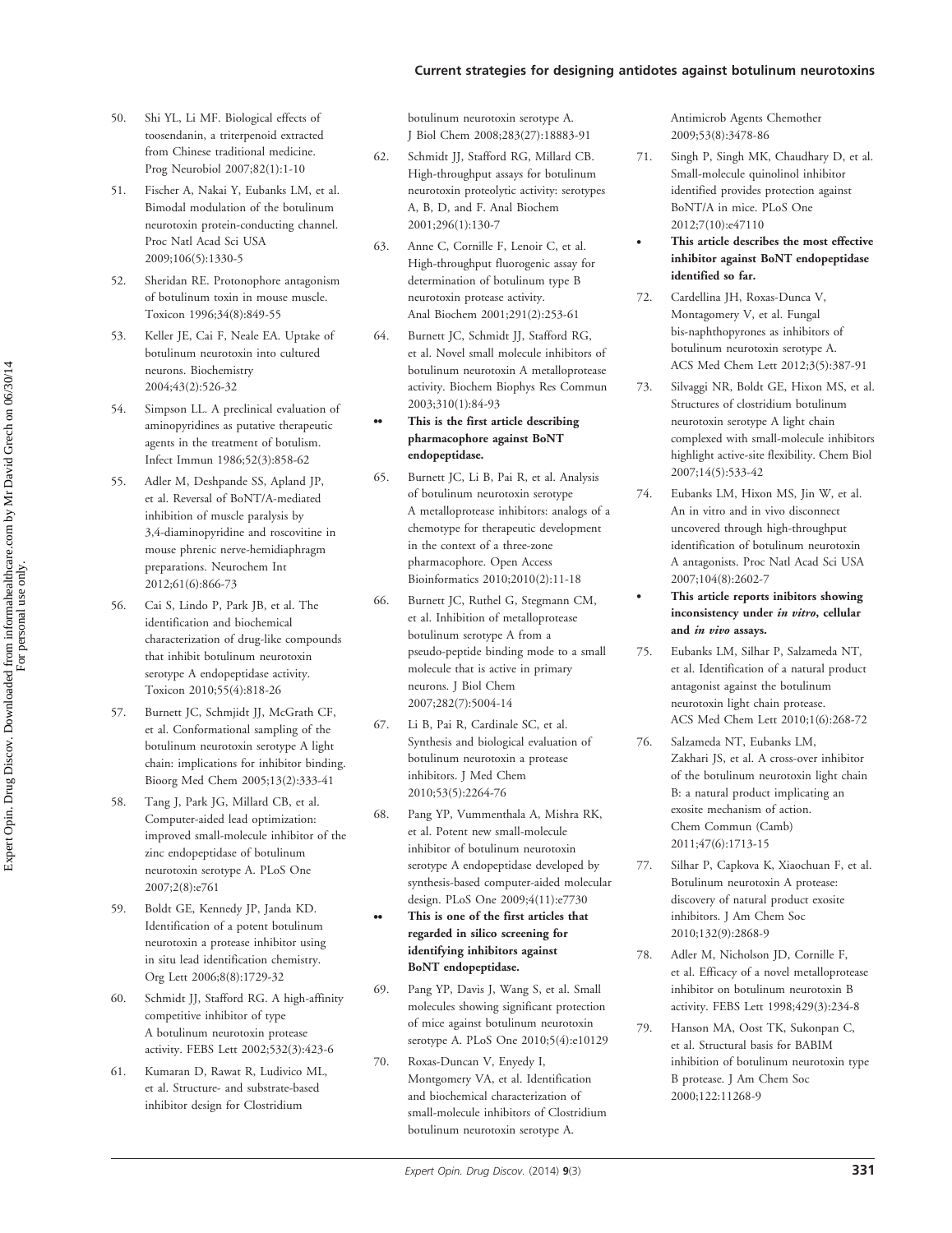- <span id="page-13-0"></span>80. Eswaramoorthy S, Kumaran D, Swaminathan S. [A novel mechanism for](www.ncbi.nlm.nih.gov/pubmed/12146945?dopt=Abstract) [Clostridium botulinum neurotoxin](www.ncbi.nlm.nih.gov/pubmed/12146945?dopt=Abstract) [inhibition.](www.ncbi.nlm.nih.gov/pubmed/12146945?dopt=Abstract) Biochemistry 2002;41(31):9795-802
- This article was first to report inhibitor BoNT crystal structure.
- 81. Zuniga JE, Schmidt JJ, Fenn T, et al. [A potent peptidomimetic inhibitor of](www.ncbi.nlm.nih.gov/pubmed/18940613?dopt=Abstract) [botulinum neurotoxin serotype A has a](www.ncbi.nlm.nih.gov/pubmed/18940613?dopt=Abstract) [very different conformation than](www.ncbi.nlm.nih.gov/pubmed/18940613?dopt=Abstract) [SNAP-25 substrate.](www.ncbi.nlm.nih.gov/pubmed/18940613?dopt=Abstract) Structure 2008;16(10):1588-97
- 82. Lacy DB, Tepp W, Chhen AC, et al. [Crystal structure of botulinum](www.ncbi.nlm.nih.gov/pubmed/9783750?dopt=Abstract) [neurotoxin type A and implications for](www.ncbi.nlm.nih.gov/pubmed/9783750?dopt=Abstract) [toxicity.](www.ncbi.nlm.nih.gov/pubmed/9783750?dopt=Abstract) Nat Struct Biol 1998;5(10):898-902
- This article was first to report the crystal structure of BoNT that has facilited many modeling and docking studies with inhibitors.
- 83. Swaminathan S, Eswaramoorthy S. Structural analysis of the catalytic and binding sites of Clostridium botulinum neurotoxin B. Nat Struct Biol 2000;7(8):693-9
- 84. Arndt JW, Chai Q, Chistian T, et al. [Structure of botulinum neurotoxin type](www.ncbi.nlm.nih.gov/pubmed/16519520?dopt=Abstract) [D light chain at 1.65 A resolution:](www.ncbi.nlm.nih.gov/pubmed/16519520?dopt=Abstract) [repercussions for VAMP-2 substrate](www.ncbi.nlm.nih.gov/pubmed/16519520?dopt=Abstract) [specificity](www.ncbi.nlm.nih.gov/pubmed/16519520?dopt=Abstract). Biochemistry 2006;45(10):3255-62
- 85. Breidenbach MA, Brunger AT. [Substrate](www.ncbi.nlm.nih.gov/pubmed/15592454?dopt=Abstract) [recognition strategy for botulinum](www.ncbi.nlm.nih.gov/pubmed/15592454?dopt=Abstract) [neurotoxin serotype A](www.ncbi.nlm.nih.gov/pubmed/15592454?dopt=Abstract). Nature 2004;432(7019):925-9
- This article was first to report the identification of exosites in BoNT/A endopeptidase.
- 86. Swaminathan S, Eswaramoorthy S, Kumaran D. [Structure and enzymatic](www.ncbi.nlm.nih.gov/pubmed/15027050?dopt=Abstract) [activity of botulinum neurotoxins](www.ncbi.nlm.nih.gov/pubmed/15027050?dopt=Abstract). Mov Disord 2004;19(Suppl 8):S17-22
- 87. Agarwal R, Eswaramoorthy S, Kumaran D, et al. [Structural analysis of](www.ncbi.nlm.nih.gov/pubmed/15157097?dopt=Abstract) [botulinum neurotoxin type E catalytic](www.ncbi.nlm.nih.gov/pubmed/15157097?dopt=Abstract) [domain and its mutant Glu212–>Gln](www.ncbi.nlm.nih.gov/pubmed/15157097?dopt=Abstract) [reveals the pivotal role of the](www.ncbi.nlm.nih.gov/pubmed/15157097?dopt=Abstract) [Glu212 carboxylate in the catalytic](www.ncbi.nlm.nih.gov/pubmed/15157097?dopt=Abstract) [pathway.](www.ncbi.nlm.nih.gov/pubmed/15157097?dopt=Abstract) Biochemistry 2004;43(21):6637-44
- 88. Schmidt JJ, Bostian KA. [Proteolysis of](www.ncbi.nlm.nih.gov/pubmed/8747431?dopt=Abstract) [synthetic peptides by type A botulinum](www.ncbi.nlm.nih.gov/pubmed/8747431?dopt=Abstract) [neurotoxin1.](www.ncbi.nlm.nih.gov/pubmed/8747431?dopt=Abstract) J Protein Chem 1995;14(8):703-8
- 89. Schmidt JJ, Stafford RG, Bostian KA. [Type A botulinum neurotoxin proteolytic](www.ncbi.nlm.nih.gov/pubmed/9755859?dopt=Abstract)

[activity: development of competitive](www.ncbi.nlm.nih.gov/pubmed/9755859?dopt=Abstract) [inhibitors and implications for substrate](www.ncbi.nlm.nih.gov/pubmed/9755859?dopt=Abstract) [specificity at the S1' binding subsite.](www.ncbi.nlm.nih.gov/pubmed/9755859?dopt=Abstract) FEBS Lett 1998;435(1):61-4

- 90. Kumaran D, Rawat R, Ahmed S, et al. [Substrate binding mode and its](www.ncbi.nlm.nih.gov/pubmed/18818739?dopt=Abstract) [implication on drug design for](www.ncbi.nlm.nih.gov/pubmed/18818739?dopt=Abstract) [botulinum neurotoxin A](www.ncbi.nlm.nih.gov/pubmed/18818739?dopt=Abstract). PLoS Pathog 2008;4(9):e1000165
- 91. Anne C, Turcaud S, Blommaert AG, et al. [Development of potent inhibitors](www.ncbi.nlm.nih.gov/pubmed/14561084?dopt=Abstract) [of botulinum neurotoxin type B.](www.ncbi.nlm.nih.gov/pubmed/14561084?dopt=Abstract) J Med Chem 2003;46(22):4648-56
- 92. Hayden J, Pires J, Roy S, et al. [Discovery and design of novel inhibitors](www.ncbi.nlm.nih.gov/pubmed/12518330?dopt=Abstract) [of botulinus neurotoxin A: targeted](www.ncbi.nlm.nih.gov/pubmed/12518330?dopt=Abstract) ['hinge' peptide libraries.](www.ncbi.nlm.nih.gov/pubmed/12518330?dopt=Abstract) J Appl Toxicol 2003;23(1):1-7
- 93. Rossetto O, Schiavo G, Montecucco C, et al. [SNARE motif and neurotoxins.](www.ncbi.nlm.nih.gov/pubmed/7984234?dopt=Abstract) Nature 1994;372(6505):415-16
- 94. Hale M, Oyler G, Swaminathan S, et al. [Basic tetrapeptides as potent intracellular](www.ncbi.nlm.nih.gov/pubmed/20961849?dopt=Abstract) [inhibitors of type A botulinum](www.ncbi.nlm.nih.gov/pubmed/20961849?dopt=Abstract) [neurotoxin protease activity.](www.ncbi.nlm.nih.gov/pubmed/20961849?dopt=Abstract) J Biol Chem 2011;286(3):1802-11
- 95. Zuniga JE, Hammill J, Drory O, et al. [Iterative structure-based peptide-like](www.ncbi.nlm.nih.gov/pubmed/20614028?dopt=Abstract) [inhibitor design against the botulinum](www.ncbi.nlm.nih.gov/pubmed/20614028?dopt=Abstract) [neurotoxin serotype A.](www.ncbi.nlm.nih.gov/pubmed/20614028?dopt=Abstract) PLoS One 2010;5(6):e11378
- 96. Moore GJ, Moore DM, Roy SS, et al. [Hinge peptide combinatorial libraries for](www.ncbi.nlm.nih.gov/pubmed/16404524?dopt=Abstract) [inhilbitors of botulinum neurotoxins and](www.ncbi.nlm.nih.gov/pubmed/16404524?dopt=Abstract) [saxitoxin: deconvolution strategy](www.ncbi.nlm.nih.gov/pubmed/16404524?dopt=Abstract). Mol Divers 2006;10(1):9-16
- 97. Tuerk C, Gold L. [Systematic evolution](www.ncbi.nlm.nih.gov/pubmed/2200121?dopt=Abstract) [of ligands by exponential enrichment:](www.ncbi.nlm.nih.gov/pubmed/2200121?dopt=Abstract) [RNA ligands to bacteriophage](www.ncbi.nlm.nih.gov/pubmed/2200121?dopt=Abstract) [T4 DNA polymerase.](www.ncbi.nlm.nih.gov/pubmed/2200121?dopt=Abstract) Science 1990;249(4968):505-10
- 98. Nimjee SM, Rusconi CP, Sullenger BA. [Aptamers: an emerging class of](www.ncbi.nlm.nih.gov/pubmed/15660527?dopt=Abstract) [therapeutics](www.ncbi.nlm.nih.gov/pubmed/15660527?dopt=Abstract). Annu Rev Med 2005;56:555-83
- 99. Tan W, Wang H, Chen Y, et al. [Molecular aptamers for drug delivery.](www.ncbi.nlm.nih.gov/pubmed/21821299?dopt=Abstract) Trends Biotechnol 2011;29(12):634-40
- 100. Rusconi CP, Robert JD, Pitoc GA, et al. [Antidote-mediated control of an](www.ncbi.nlm.nih.gov/pubmed/15502817?dopt=Abstract) [anticoagulant aptamer in vivo.](www.ncbi.nlm.nih.gov/pubmed/15502817?dopt=Abstract) Nat Biotechnol 2004;22(11):1423-8
- 101. Janardhanan P, Ghosal K, Ravichandran E, et al. Development of aptamer-based rapid in vitro detection system and antidotes against botulinum neurotoxin type A. 49th Interagency

Botulism Research Coordinating Committee Meeting; Baltimore, Maryland; 2012

- 102. Pellett S, Tepp WH, Stanker LH, et al. [Neuronal targeting, internalization, and](www.ncbi.nlm.nih.gov/pubmed/21284937?dopt=Abstract) [biological activity of a recombinant](www.ncbi.nlm.nih.gov/pubmed/21284937?dopt=Abstract) [atoxic derivative of botulinum neurotoxin](www.ncbi.nlm.nih.gov/pubmed/21284937?dopt=Abstract) [A](www.ncbi.nlm.nih.gov/pubmed/21284937?dopt=Abstract). Biochem Biophys Res Commun 2011;405(4):673-7
- 103. Band PA, Blais S, Neubert TA, et al. [Recombinant derivatives of botulinum](www.ncbi.nlm.nih.gov/pubmed/20045734?dopt=Abstract) [neurotoxin A engineered for trafficking](www.ncbi.nlm.nih.gov/pubmed/20045734?dopt=Abstract) [studies and neuronal delivery.](www.ncbi.nlm.nih.gov/pubmed/20045734?dopt=Abstract) Protein Expr Purif 2010;71(1):62-73
- 104. Zhang P, Ray R, Singh BR, et al. [An](www.ncbi.nlm.nih.gov/pubmed/19860869?dopt=Abstract) [efficient drug delivery vehicle for](www.ncbi.nlm.nih.gov/pubmed/19860869?dopt=Abstract) [botulism countermeasure.](www.ncbi.nlm.nih.gov/pubmed/19860869?dopt=Abstract) BMC Pharmacol 2009;9:12
- 105. Shoji Y, Nakashima H. [Current status of](www.ncbi.nlm.nih.gov/pubmed/15032703?dopt=Abstract) [delivery systems to improve target](www.ncbi.nlm.nih.gov/pubmed/15032703?dopt=Abstract) [efficacy of oligonucleotides.](www.ncbi.nlm.nih.gov/pubmed/15032703?dopt=Abstract) Curr Pharm Des 2004;10(7):785-96
- 106. Mizanur RM, Frasca V, Swaminathan S, et al. [The C terminus of the catalytic](www.ncbi.nlm.nih.gov/pubmed/23779108?dopt=Abstract) [domain of type A botulinum neurotoxin](www.ncbi.nlm.nih.gov/pubmed/23779108?dopt=Abstract) [may facilitate product release from the](www.ncbi.nlm.nih.gov/pubmed/23779108?dopt=Abstract) [active site.](www.ncbi.nlm.nih.gov/pubmed/23779108?dopt=Abstract) J Biol Chem 2013;288(33):24223-33
- 107. Cai S, Singh BR. [Role of the disulfide](www.ncbi.nlm.nih.gov/pubmed/11735415?dopt=Abstract) [cleavage induced molten globule state of](www.ncbi.nlm.nih.gov/pubmed/11735415?dopt=Abstract) [type a botulinum neurotoxin in its](www.ncbi.nlm.nih.gov/pubmed/11735415?dopt=Abstract) [endopeptidase activity](www.ncbi.nlm.nih.gov/pubmed/11735415?dopt=Abstract). Biochemistry 2001;40(50):15327-33
- .. This was the first article to show molten globule nature of the optimally active BoNT/A endopeptidase.
- 108. Kukreja R, Singh BR. [Biologically active](www.ncbi.nlm.nih.gov/pubmed/16179354?dopt=Abstract) [novel conformational state of botulinum,](www.ncbi.nlm.nih.gov/pubmed/16179354?dopt=Abstract) [the most poisonous poison.](www.ncbi.nlm.nih.gov/pubmed/16179354?dopt=Abstract) J Biol Chem 2005;280(47):39346-52
- . This article showed that BoNT/A endopeptidase exists in an unique conformation, which is optimally active enzyme at  $37^{\circ}$ C. This structure may be relevant for developing effective inhibitors.
- 109. Pires-Alves M, Ho M, Aberle KK, et al. [Tandem fluorescent proteins as enhanced](www.ncbi.nlm.nih.gov/pubmed/19168088?dopt=Abstract) [FRET-based substrates for botulinum](www.ncbi.nlm.nih.gov/pubmed/19168088?dopt=Abstract) [neurotoxin activity](www.ncbi.nlm.nih.gov/pubmed/19168088?dopt=Abstract). Toxicon 2009;53(4):392-9
- 110. Stura EA, Le RouX L, Guitot K, et al. [Structural framework for covalent](www.ncbi.nlm.nih.gov/pubmed/22869371?dopt=Abstract) [inhibition of Clostridium botulinum](www.ncbi.nlm.nih.gov/pubmed/22869371?dopt=Abstract) [neurotoxin A by targeting Cys165](www.ncbi.nlm.nih.gov/pubmed/22869371?dopt=Abstract). J Biol Chem 2012;287(40):33607-14